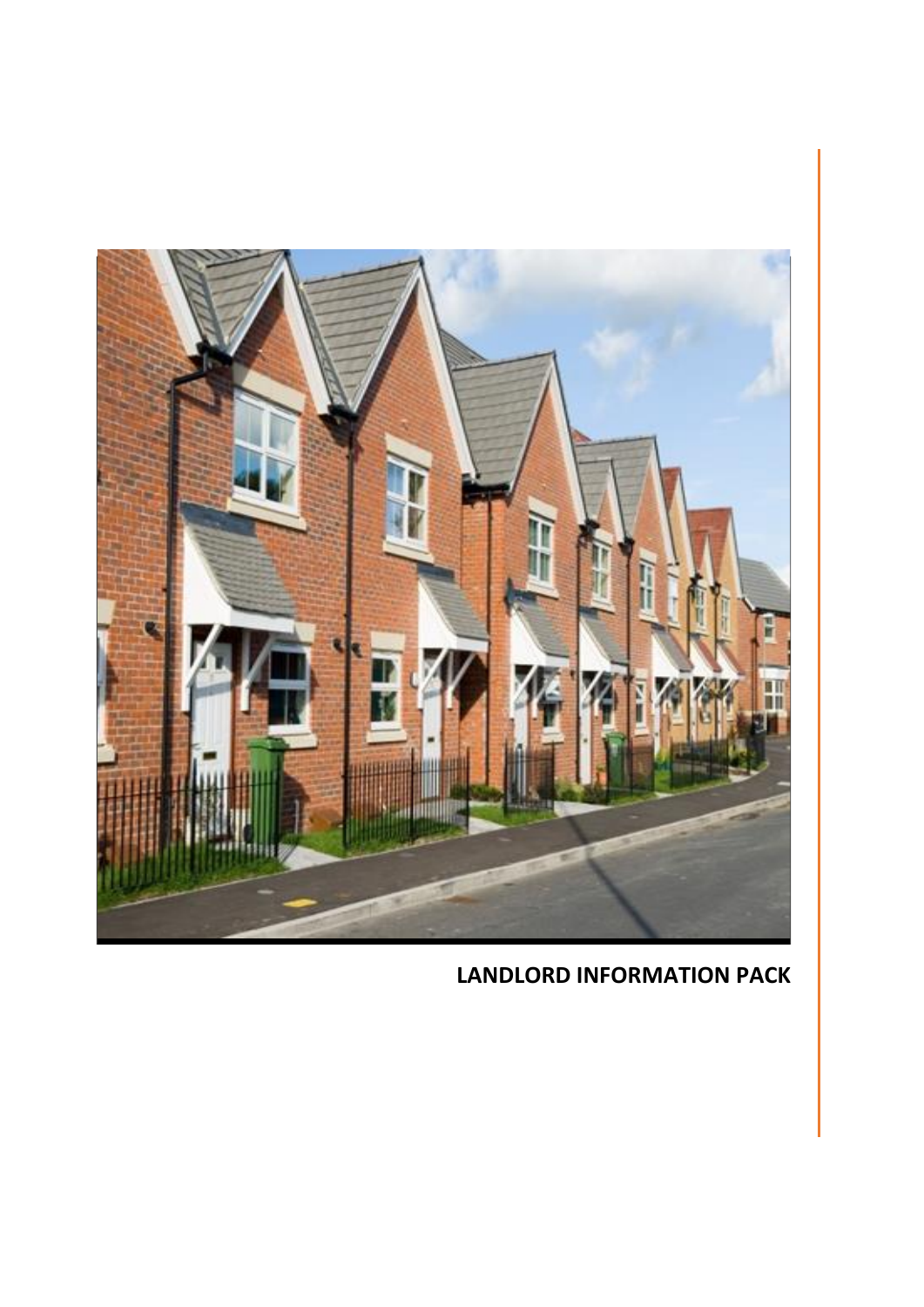

## **1.0 Introduction**

This information pack provides landlords and letting/managing agents with information that can assist with private renting of properties within the London Borough of Newham.

The Council's Private Sector Housing (PSH) department is committed to ensuring that landlords within the private renting sector provide homes that are safe and healthy for tenants. While this is one of the main objectives of the department, PSH also understands that landlords need support to achieve this goal.

The Council's consultations with landlords and managing agents highlighted the need to empower landlords with useful information in order to meet minimum standards, which would consequently promote professionalism among landlords and contribute to improving high standards in rented accommodation. One of the ways to achieve the aforementioned stated outcomes is by developing and publishing a handbook and guidance, to support Newham's landlords and agents. The guidance explores important topics and signposts to sources of information and assistance.

Please note that this information pack is only a guidance, it does not provide an authoritative interpretation of the law. Should you be in doubt about your legal position or how to proceed with a particular matter, you are advised to seek information from the Citizens Advice Bureau or to consult a Solicitor. You can also refer to useful contacts (item number 14) in this booklet. If you need further advice on any aspect of this information pack, do not hesitate to contact our Service using the details below:

**Private Sector Housing Service London Borough of Newham Newham Dockside 1000 Dockside Road London E16 2QU Tel: 02033731950 Email: privatehousing@newham.gov.uk**

**Website: [https://www.newham.gov.uk/housing-homes-homelessness/maintaining-good-standards](https://www.newham.gov.uk/housing-homes-homelessness/maintaining-good-standards-rented-property-landlords/1)[rented-property-landlords/1](https://www.newham.gov.uk/housing-homes-homelessness/maintaining-good-standards-rented-property-landlords/1)**

Should you have any suggestions on how this information pack can be improved or a feedback on any aspect of the information pack, we would be pleased to hear from you.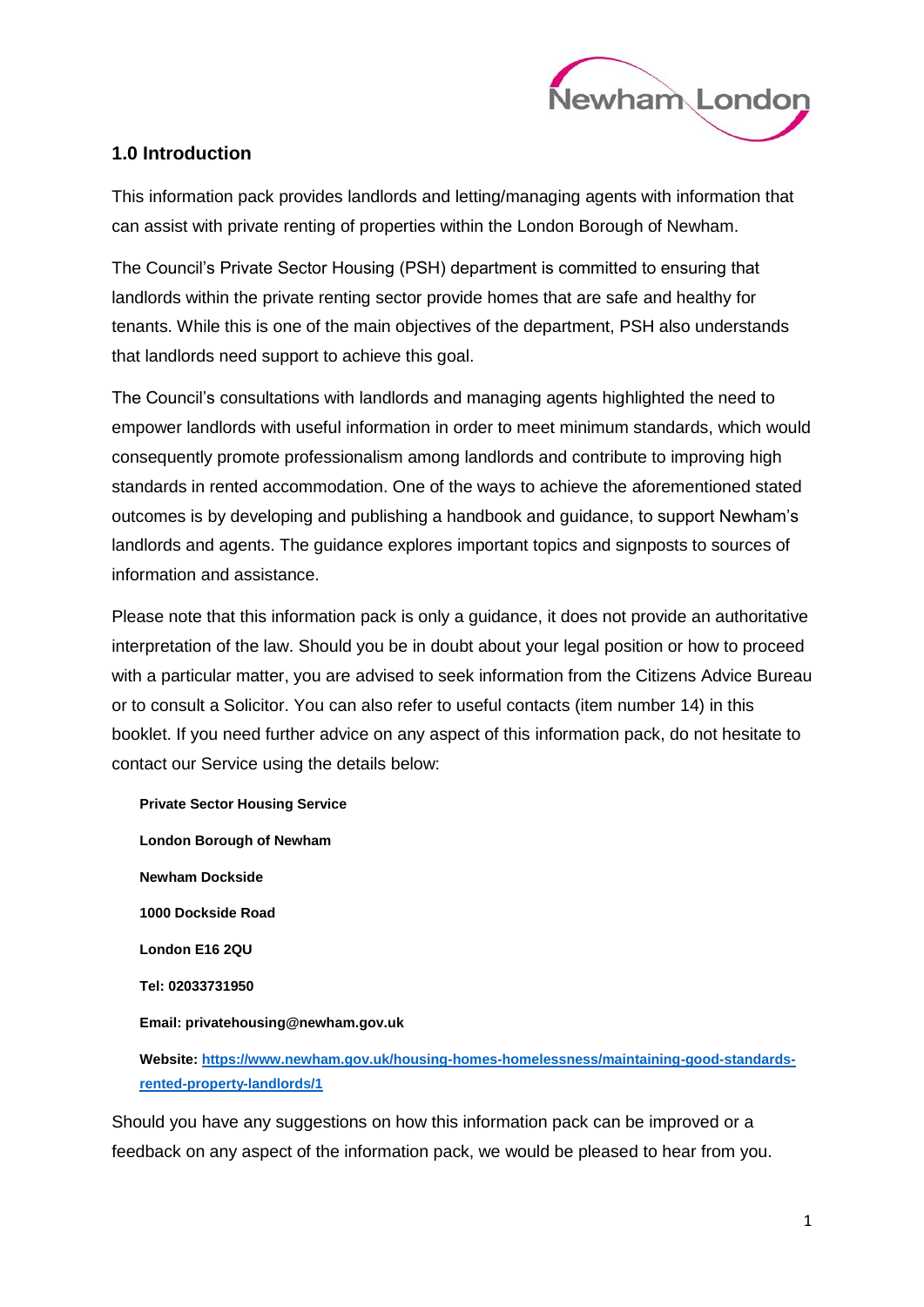

#### $\overline{a}$ **Table of Contents**

|                         | <b>Topics</b>                                                                      | Page                    |
|-------------------------|------------------------------------------------------------------------------------|-------------------------|
|                         |                                                                                    | <b>Number</b>           |
| 1                       | Pre-Tenancy Inspection                                                             | 3                       |
| $\mathbf{2}$            | <b>Tenancy Agreement</b>                                                           | $\overline{\mathbf{4}}$ |
| 3                       | <b>Tenancy Deposit Protection (TDP)</b>                                            | 5                       |
| 4                       | Understanding Your Rights and Responsibilities                                     | 5                       |
| 5                       | <b>Property Licensing</b>                                                          | $6\phantom{1}$          |
| 6                       | Housing Standards - Housing Health and Safety Rating System<br>(HHSRS)             | $\overline{7}$          |
| $\overline{\mathbf{r}}$ | Management Regulations for Houses in Multiple Occupation (HMOs)                    | 8                       |
| 8                       | Gas Safety- The minimum standards                                                  | 9                       |
| 9                       | Electrical Safety- The minimum standards                                           | 10                      |
| 10                      | Energy Performance Certificate (EPC)                                               | 11                      |
| 11                      | <b>Renting Issues</b>                                                              | 12                      |
| 12                      | Enforcement                                                                        | 15                      |
| 13                      | Renting your property through Newham's Homelessness Prevention<br>& Advice Service | 18                      |
| 14                      | Useful contacts                                                                    | 18                      |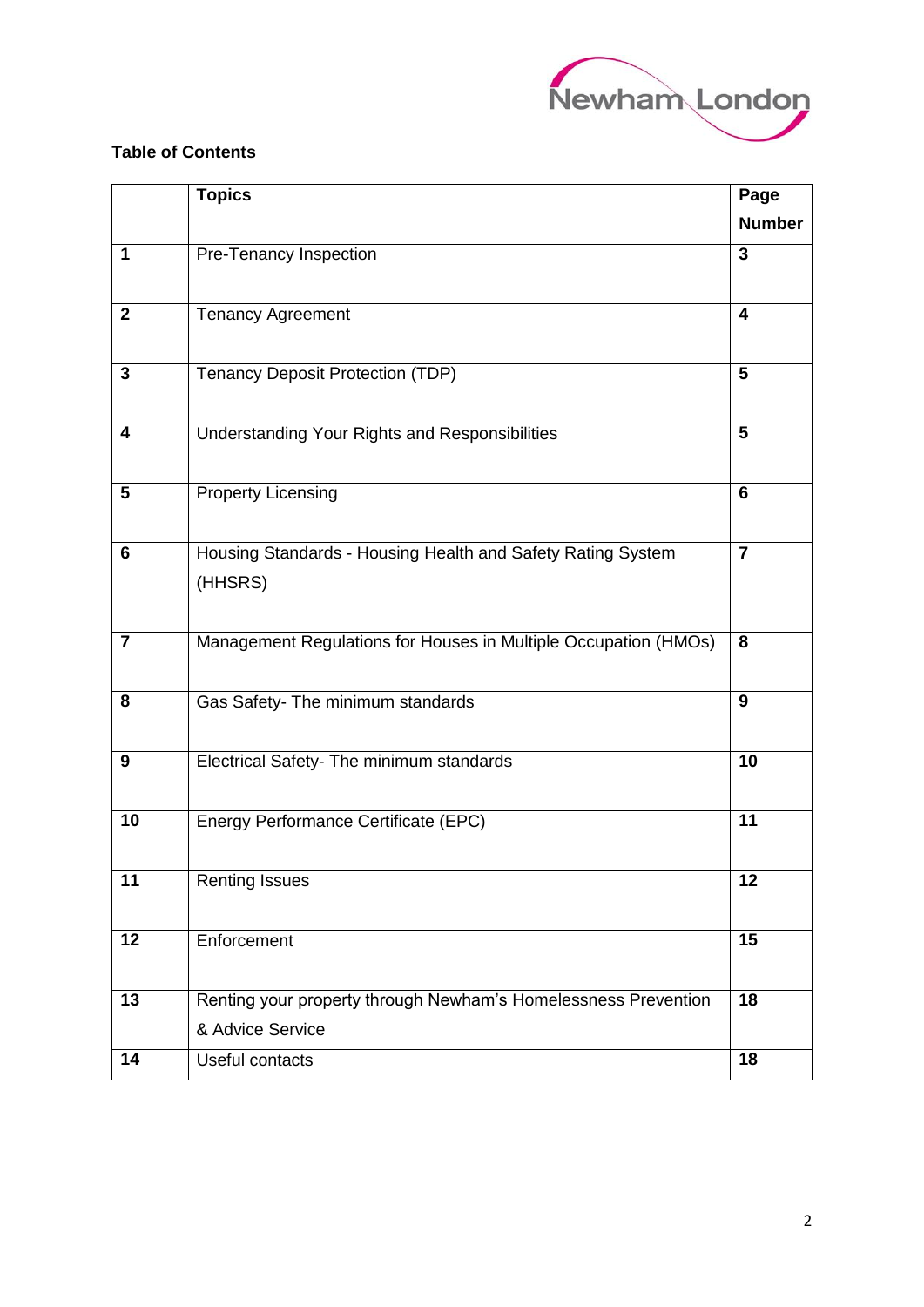

### **1. Pre- Tenancy Inspection**

It is essential to closely check the property you are about to rent. Take enough time to closely check the property internally and externally before you rent it. This will help you to identify disrepair and deficiencies that can cause hazards. You should remedy these problems before tenants move into the property. Responsible landlords will ensure that their properties are of high standards before they let occupiers in.

It is important for tenants to feel comfortable in their home and receive value for money. This will facilitate a smooth-running tenancy and encourage tenants to treat such a property with great respect.

It is believed that properties that are in good state of repair with efficient amenities will attract good tenants and consequently, good income. The same applies for properties in poor state of repair, they will attract bad tenants and the yield on such properties would be low. Profits will further reduce when enforcement charges are applied by the Council.

It is good practice for Landlords and agents to have a checklist of tasks to be completed and to ensure the tasks are carried out to a high standard. This would help to identify any disrepair and deficiencies early enough and repair them in time. Not only would repairs be sorted out quickly, your tenants would also be mindful of maintaining the property in a clean and tidy manner.

The information in Appendix I (pages 21-23) are a guide on what to be included in the landlord's/ agents' pre-inspection checklist. A record of the inspection with date, time, findings and action taken should be kept for audit purposes.

Inspecting the property you are renting should not only be done before the tenants move in, it should also be carried out periodically, every three to six months to demonstrate to the council that you carry out periodic inspections and hence, meet one of your licence conditions. A copy of the property inspection checklist can be obtained from [https://www.newham.gov.uk/downloads/file/849/propertyinspectionchecklist.](https://www.newham.gov.uk/downloads/file/849/propertyinspectionchecklist) For a copy of other checklists including a Home Safe Certificate, please refer to our website: [https://www.newham.gov.uk/housing-homes-homelessness/maintaining-good-standards](https://www.newham.gov.uk/housing-homes-homelessness/maintaining-good-standards-rented-property-landlords/1)[rented-property-landlords/1](https://www.newham.gov.uk/housing-homes-homelessness/maintaining-good-standards-rented-property-landlords/1)

Besides the pre-tenancy inspection, an inventory of all contents in the property to be rented and their condition should be completed and kept at the start of any tenancy. The general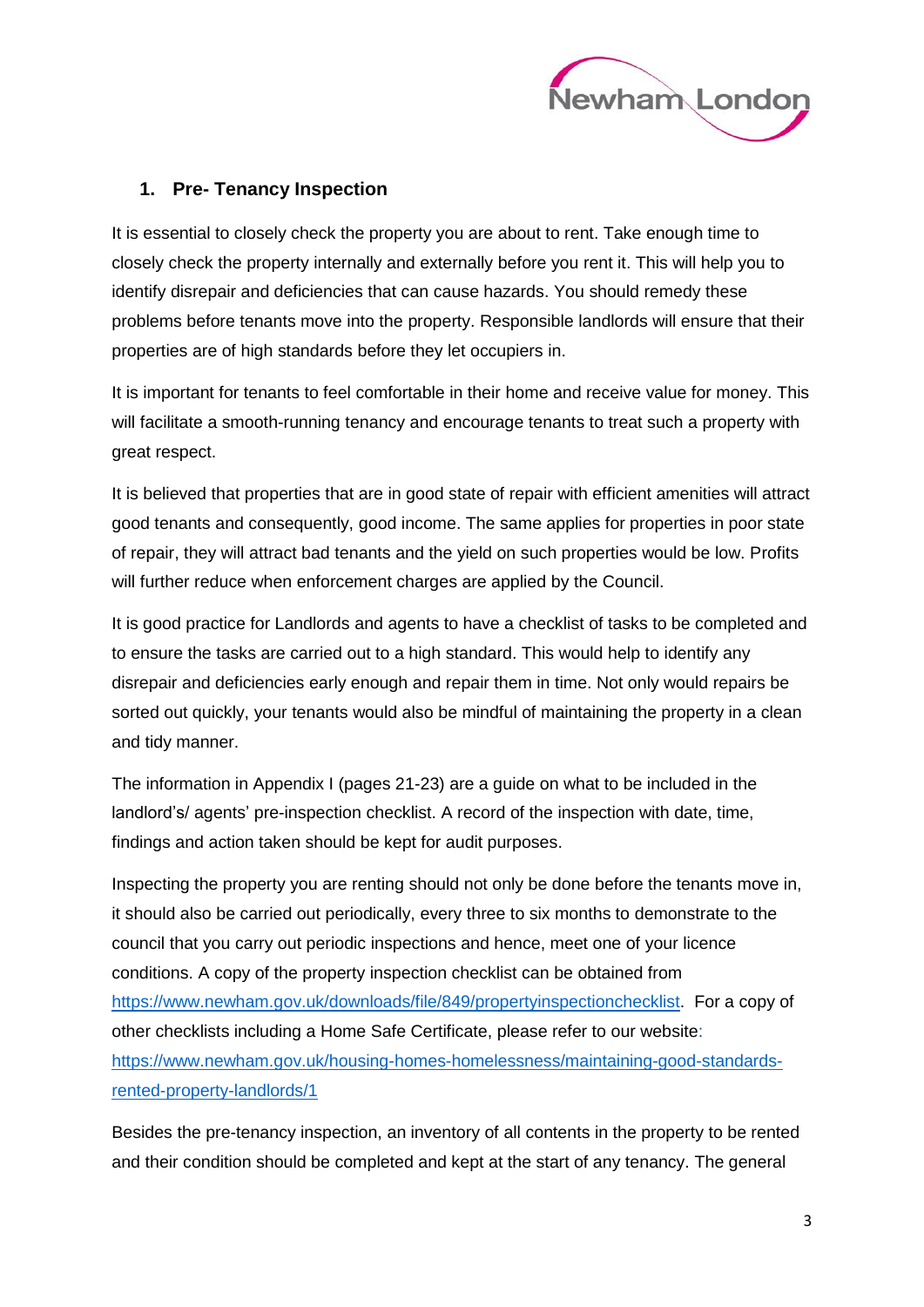

condition of décor and state of maintenance should also be noted with clear and dated photographs of all rooms (including kitchen, toilets, bathrooms, living room, study, store, bedrooms, floor coverings, doors, windows and furniture provided should be taken as part of the inventory.

The inventory list should be provided to the tenant, checked and agreed at the time of viewing. This would help to reduce unnecessary arguments at the end of tenancy when the amount of deposit to be returned to tenant is to be determined. Ensure to take clear, sufficient and relevant pictures with dates. Most digital cameras can record the date and time when photographs are taken.

#### **2. Tenancy Agreement**

A Tenancy agreement is the contract between you, the landlord and the tenant, which set out clearly the type of tenancy, terms of the contract, and the responsibilities of both the tenant and landlord. The contract should be clearly written out. The type of tenancy is often a short-term assured shorthold tenancy, which runs for minimum of 6 months. However, there are other types of tenancies, information on them can be obtained on Tenancy agreements: a guide for [landlords \(England and Wales\): Tenancy types -](https://www.gov.uk/tenancy-agreements-a-guide-for-landlords/tenancy-types) GOV.UK (www.gov.uk)

The tenancy agreement should have some basic information, which include:

- Landlords name and contact address
- Tenant's name
- Address of property to be let
- Duration of tenancy
- Amount of rent payable
- Date rent is payable
- How the rent is to be paid? e.g. 4 weekly or calendar monthly, weekly. If you operate weekly rent payment, ensure to keep a rent book.
- Rent review arrangements
- Who is liable to pay gas, electric, water, council tax bills
- Amount of deposit payable
- How and when deposit is to be paid
- Name of Tenancy deposit protection scheme used

Once the tenancy agreement is signed by both parties, it becomes a legally binding contract and both parties should fulfil their responsibilities and keep to the terms of the agreement. The tenant must also be given a copy of the tenancy agreement. For an example of an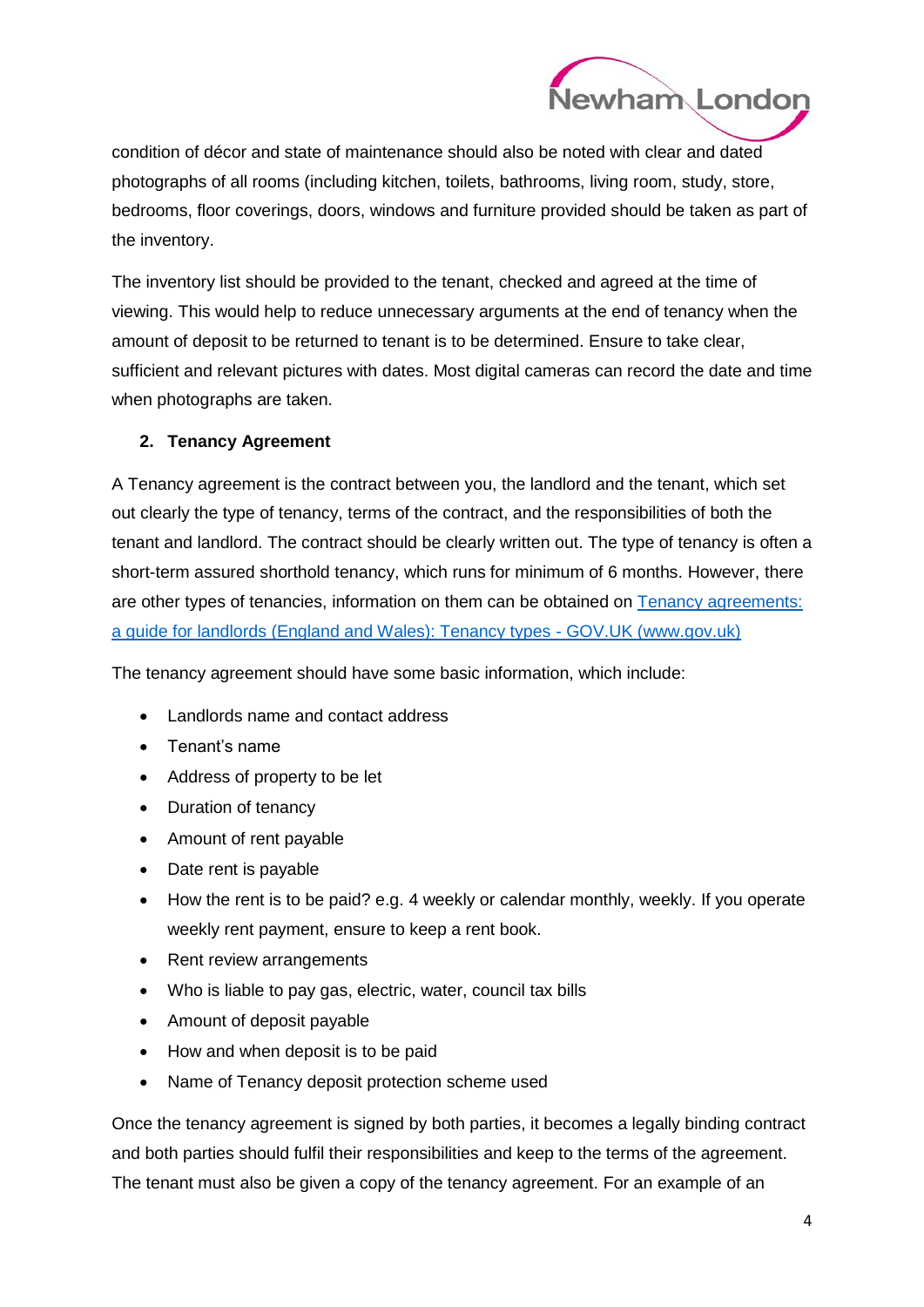

assured shorthold tenancy agreement, please refer to Model agreement for an assured shorthold tenancy by visiting [https://www.gov.uk/government/publications/model-agreement](https://www.gov.uk/government/publications/model-agreement-for-a-shorthold-assured-tenancy)[for-a-shorthold-assured-tenancy](https://www.gov.uk/government/publications/model-agreement-for-a-shorthold-assured-tenancy)

Landlords are also required to give their tenants the 'How to Rent' guide at the start of the tenancy. Failure to do so could make evicting your tenants more difficult later on, as you will not be able to issue a section 21 notice to quit. For further information please visit [How to](https://assets.publishing.service.gov.uk/government/uploads/system/uploads/attachment_data/file/942503/6.6642_MHCLG_How_to_Rent_v5.pdf)  Rent - [The checklist for renting in England \(publishing.service.gov.uk\)](https://assets.publishing.service.gov.uk/government/uploads/system/uploads/attachment_data/file/942503/6.6642_MHCLG_How_to_Rent_v5.pdf)

### **3. Tenancy Deposit Protection (TDP)**

From the  $6<sup>th</sup>$  April 2007, tenancy deposit law is applicable to tenancy deposits received by landlords and letting agents. The law requires landlords and letting agents, who are renting properties on assured shorthold tenancies to protect the deposit collected for a tenancy in a government authorised tenancy deposit scheme.

The Tenancy Deposit Protection was designed to ensure that tenants get all or part of their deposit back provided they:

- meet the terms of the tenancy agreement
- don't damage the property
- pay their rent and bills

Landlords and letting agents are required to put the deposit in the scheme within 30 days of getting it and at the end of tenancy, deposit must be returned within 10 days of both parties (tenant and landlord/ letting agent) agreeing how much to be returned. Should there be disputes; the deposit will continue to be protected in the TDP scheme until the issues are sorted.

Information on how to keep the deposit in a government-approved scheme and available authorised schemes can be found on Tenancy deposit protection - GOV.UK [\(www.gov.uk\)](http://www.gov.uk/) and from Newham Citizens Advice Bureau.

If you do not protect a deposit you will not be allowed to use the section 21 notice to quit process. Your tenants can claim up to three times the value of the deposit if it is left unprotected.

### **4. Understanding your Rights and Responsibilities**

The law sets out the rights and responsibilities of both landlords and tenants to one another and with regard to the property being rented. It is important that these rights and responsibilities be clearly understood to avoid disputes, as well as breaches of the law.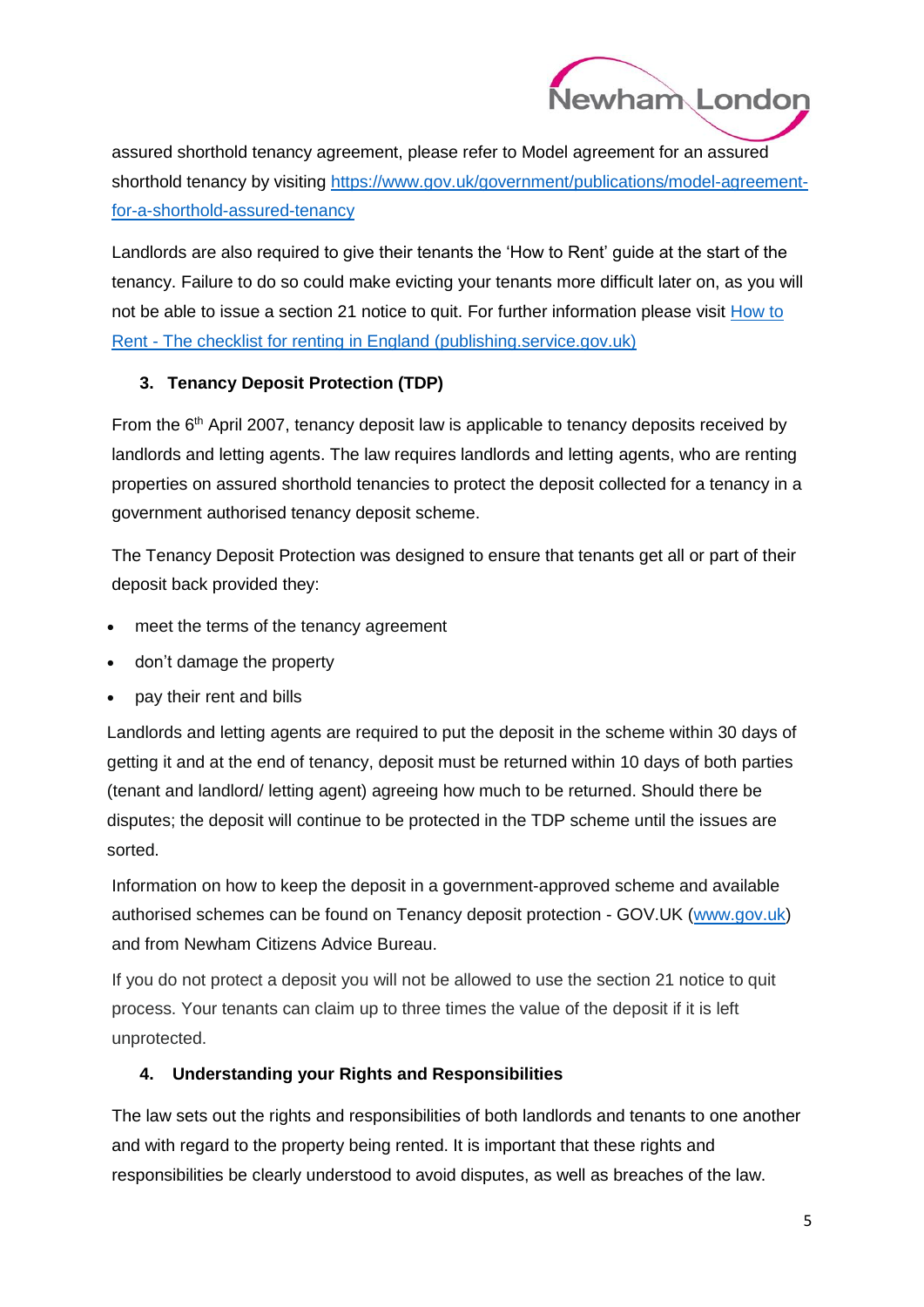

l Landlords should understand what the law says about their rights and responsibilities in the following areas and more:

- Obligation as a landlord under the assured shorthold tenancy
- How to end a tenancy
- Increasing rent
- Rent Arrears
- Dealing with disrepairs
- Settling disputes
- Paying tax (if applicable to you)
- Charging fair rent when changing a regulated tenancy

The Ministry of Housing, Communities & Local Government (MHCLG) has compiled a lot of useful information for landlords about their rights, roles and responsibilities in their booklet titled 'Assured and Assured Shorthold tenancies- A Guide for Landlords'. The guidance has more detailed explanation on assured shorthold tenancies, rent increases, responsibility of landlord to carry out repairs, bringing tenancy to an end and other useful topic areas.

Besides the guidance produced by the MHCLG, the National Residential Landlord Association (NRLA) can also support you as a landlord to better understand your rights and responsibilities in relation to the law. They provide update on changes to the law and guidance for landlords so that you are aware of any new developments in the private rented sector world. They also work together with Local authorities to empower landlords in the local area by organising landlord forums where important information and topics are discussed and questions that landlords may have are deliberated on to get answers. For more information about the NRLA and how to become a member, please visit <https://www.nrla.org.uk/join?gclid=EAIaIQobChMIsqG8iqfg8QIVh57tCh2DYQC>

Further information about landlord's responsibilities in relation to the law can be obtained from [Renting out your property -](https://www.gov.uk/renting-out-a-property) GOV.UK (www.gov.uk)

### **5. Property Licensing**

Before renting out your property to tenants, you need to ensure that you have the right type of property licence for the property you want to let. The type of licence you need to apply for will depend majorly on the number of people and number of households occupying it. A household is formed when members of the same family are living together. If there are three friends sharing a property together, they are not considered a household because they are not from the same family, they are friends and consequently, they are three households. If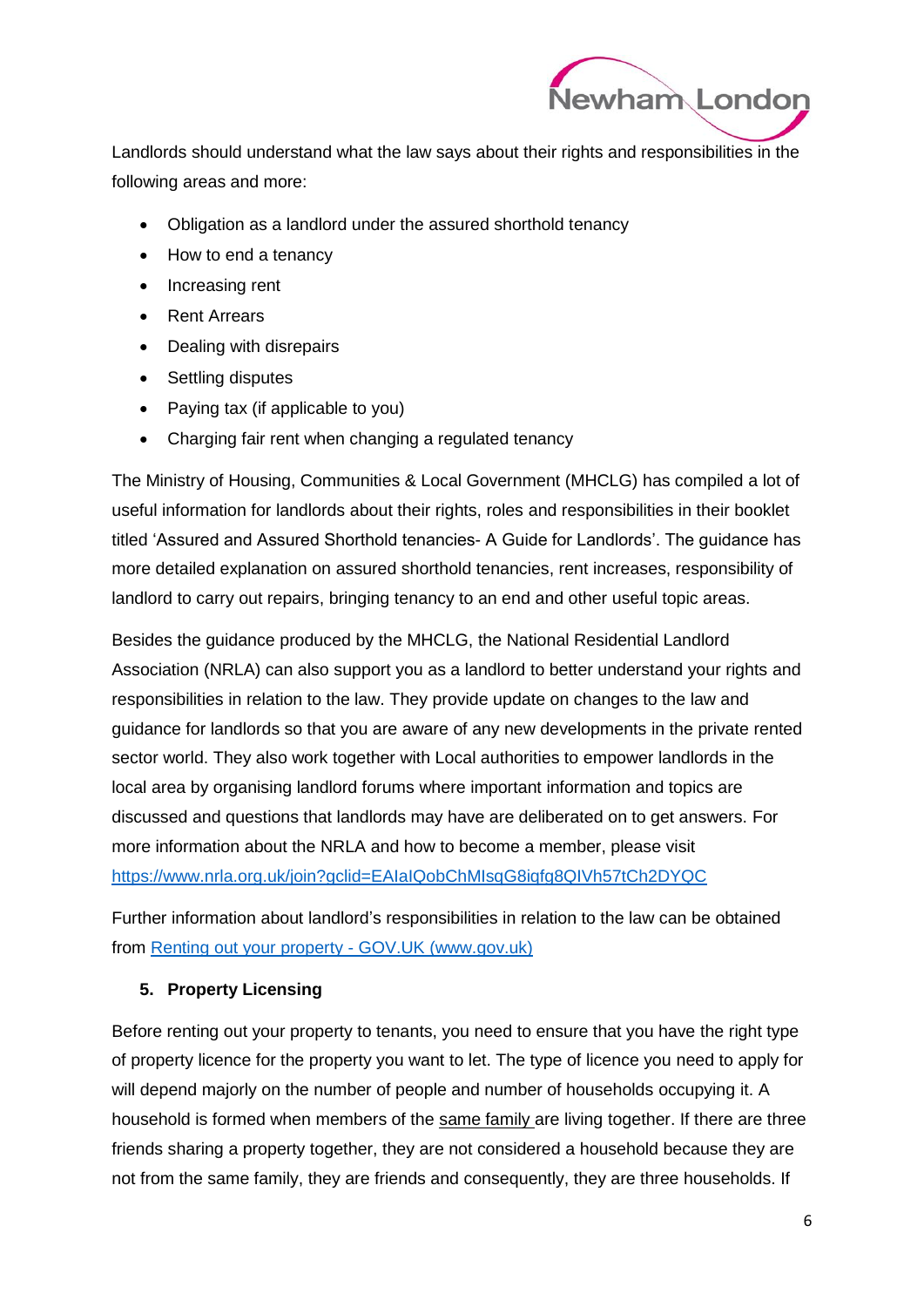

you need further clarification on what makes a household, please contact Newham Private Sector Housing team via [privatehousing@newham.gov.uk](mailto:privatehousing@newham.gov.uk)

The Council operates licensing scheme covering the majority of the borough, due to identified issues such as overcrowding, Anti -Social Behaviour (ASB), poor housing etc within the private rented market in Newham. All Landlords privately letting their properties within Newham Council are required to apply for a property licence except for landlords in the E20 area, which represents part of the former Olympic Village. The licence types are Mandatory HMO licence, Additional HMO licence and Selective licence. Each licence has licence conditions, which must be adhered to, failure to adhere to the licence conditions, can lead to prosecution or civil penalty charge. The property licensing team carry out licence condition audits, where landlords are required to forward documents to prove that they are meeting the licence conditions. A failed audit can also result in prosecution or civil penalty charge. The council also adopts compliance checks to ascertain if landlords are meeting the licence conditions they agreed to (by signing the licence documents) before the licence was issued to them. The compliance checks are normally carried out by Compliance officers from the PSH team. Properties that do not meet the licence conditions would be further inspected under HHSRS then followed by appropriate enforcement action. It is therefore important to be compliant whether being checked or not.

To understand what type of licence is required for your property and how to apply for a licence, you can view or download the guidance produced by the property licensing team via [property-licensing-guide-for-landlords \(newham.gov.uk\).](https://www.newham.gov.uk/downloads/file/1076/property-licensing-guide-for-landlords) Further information about property licensing can be found on [www.newham.gov/propertylicensing](http://www.newham.gov/propertylicensing)

#### **6. Housing standards- Housing Health and Safety Rating System (HHSRS)**

The HHSRS is a risk assessment method used to assess all the main potential housing related hazards that can be of risk to health or safety. HHSRS is used by the Council to make sure that properties in its area are safe for occupation. HHSRS inspection can either take place if a tenant has asked for an inspection because of disrepair yet to be remedied by their landlord or if the council thinks a property might be hazardous based on their survey.

There are 29 health and safety areas and each hazard is rated according to its seriousness and effect on occupiers. Based on the hazard score, it could fall into category 1 or 2. Category 1 hazards are more severe with Category 2 hazards being less serious.

Officers within the PSH are authorised to deal with poor housing conditions and they have a range of enforcement powers dependent on the seriousness of the case. For category 1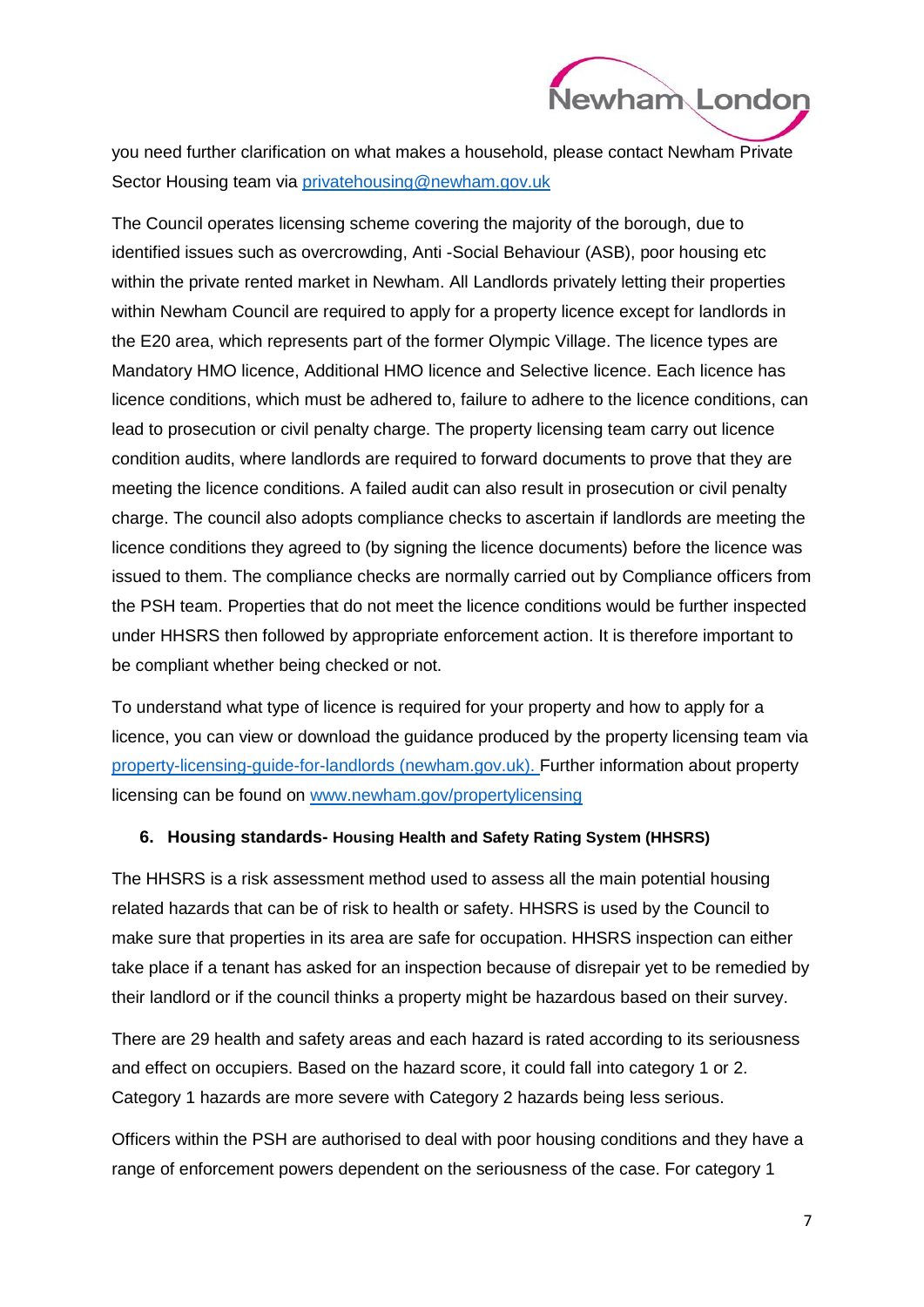

J hazards, the council has a duty to take action to remove or minimise the hazard to make the property safe. They can also take action on category 2 hazards. The initial step would be to approach the landlord informally but if the landlord does not respond, a more formal approach can be taken.

The council can do any of the following if they find a serious hazard:

- issue an enforcement notice
- fix the hazard themselves and bill you for the cost
- prohibit you or anyone else from using part or all of the property

It is important for Landlords to take action on enforcement notices from the council, failure to comply with notices can lead to prosecution or a financial penalty notice being issued. You also have the right to appeal enforcement notices. The appeal is made to the Residential Property Tribunal, who would then hear the cases presented by each side.

The Ministry of Housing, Communities & Local Government has published detailed guidance on the rating of hazards and the document can be downloaded or ordered as a hard copy. You can follow the link below to access the guidance:

### hhsrs - [Guidance and regulation -](https://www.gov.uk/search/guidance-and-regulation?parent=%2Fhousing-local-and-community%2Fhousing&keywords=hhsrs&topic=4ad66168-274d-4d83-9195-f4ab0ccc97cb&order=relevance) GOV.UK (www.gov.uk)

### **7. Management Regulations for Houses in Multiple Occupation (HMOs)**

The subject of HMO, especially its definitions seem to be an area that some landlords grapple with. Sections 254 of the Housing Act 2004 however provide the legal definition of a HMO. You can access the definitions in the published guidance on [property-licensing-guide](https://www.newham.gov.uk/downloads/file/1076/property-licensing-guide-for-landlords)[for-landlords \(newham.gov.uk\).](https://www.newham.gov.uk/downloads/file/1076/property-licensing-guide-for-landlords)

Apart from the standards detailed in the HHSRS of the Housing Act 2004, The Management of Houses in Multiple Occupation (England) Regulations 2006 also, place certain duties on the manager of the HMO, who is usually the landlord or a managing agent. The duties ensure that proper and adequate management provisions are being applied day-to-day at the property. It is an offence not to comply with the regulations, which could lead either to a prosecution or financial penalty.

The duties imposed on managers of HMOs are to:

provide contact details of managers to each household and have them displayed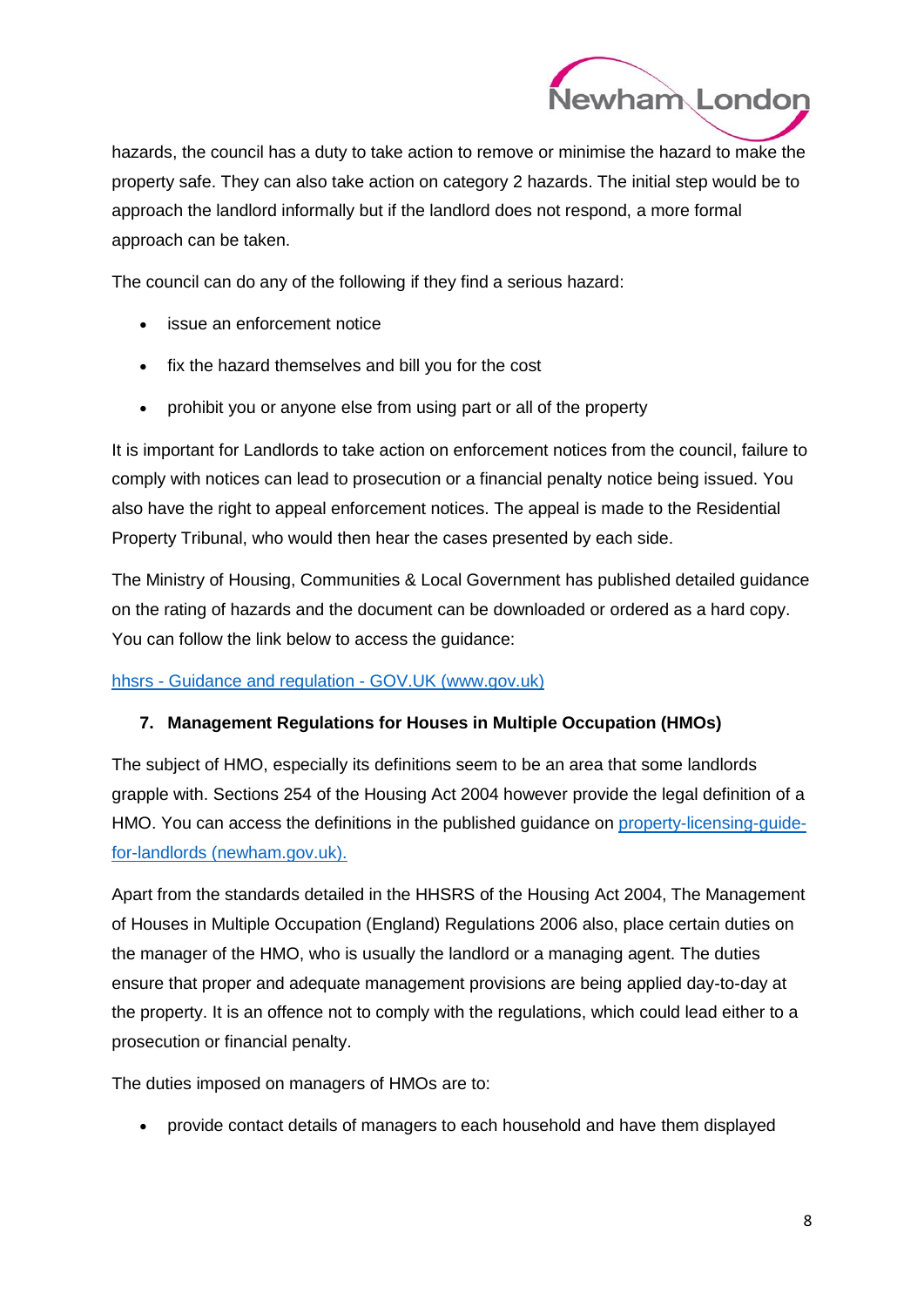

- ensure that all means of escape from fire are maintained and kept free from obstruction, all fire precautions are maintained and that steps are taken to protect occupants from injury
- maintain water supply and drainage
- ensure annual gas safety checks are carried out
- not unreasonably interrupt gas or electricity supply
- maintain in repair and keep clean all common parts and installations, and ensure common parts have adequate lighting
- ensure each unit and furniture are clean at the start of each occupation and maintain the internal structure and installations in each letting
- provide adequate waste storage facilities and ensure that there is appropriate collection of waste

HMO landlords should ensure their kitchen facilities are safe and sufficient for the number of tenants sharing the facilities, the same applies for sanitary facilities (bathroom/toilets), space and room standards, lighting and electrical sockets, ventilation, heating and fire safety standards. If you are in doubt of the standards adopted by Newham Council, please contact the HMO team for advice on HMO standards by calling the telephone number 02033731950.

More information on legal duties imposed by The Management of Houses in Multiple Occupation (England) Regulations 2006 can be accessed using the link below:

[The Management of Houses in Multiple Occupation \(England\) Regulations 2006](https://www.legislation.gov.uk/uksi/2006/372/contents/made)  [\(legislation.gov.uk\)](https://www.legislation.gov.uk/uksi/2006/372/contents/made) and Shelter Legal England - [Rules for managing HMOs -](https://england.shelter.org.uk/professional_resources/legal/housing_conditions/hmo_standards/rules_for_managing_hmos) Shelter **[England](https://england.shelter.org.uk/professional_resources/legal/housing_conditions/hmo_standards/rules_for_managing_hmos)** 

If your HMO falls under the definition of section 257 of the Housing Act 2004 then you will need to comply with different HMO Management regulations, that can be found here: [The](https://www.legislation.gov.uk/uksi/2007/1903/contents/made)  [Licensing and Management of Houses in Multiple Occupation \(Additional Provisions\)](https://www.legislation.gov.uk/uksi/2007/1903/contents/made)  [\(England\) Regulations 2007 \(legislation.gov.uk\)](https://www.legislation.gov.uk/uksi/2007/1903/contents/made) .

### **8. Gas Safety- The minimum standards**

The Gas Safety (Installation and Use) Regulations 1998 as amended by The Gas Safety (Installation and Use) (Amendment) Regulations 2018 impose duty on every landlord to ensure that gas appliances and flues provided for tenants' use are maintained in a safe condition.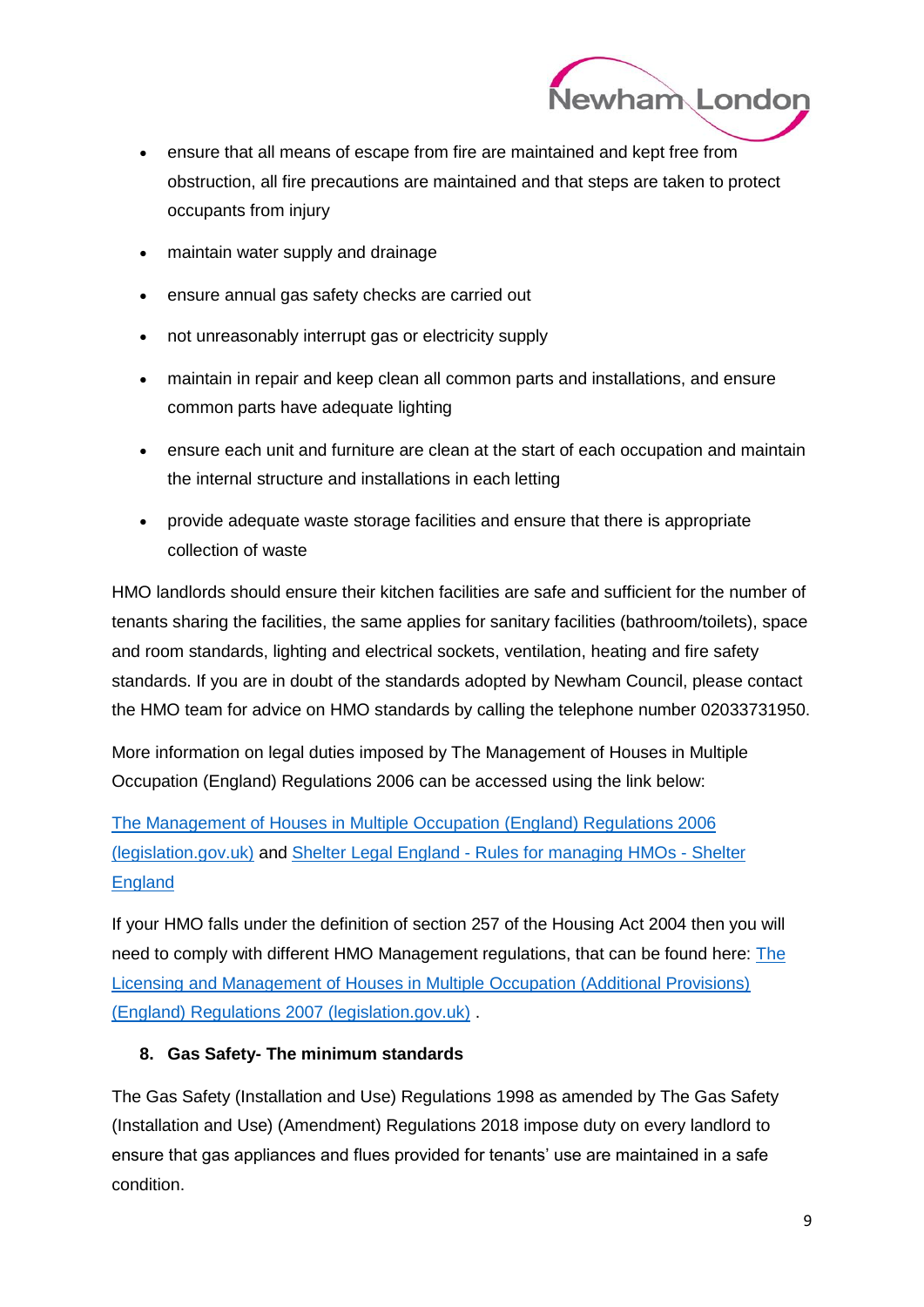

 $\overline{a}$ To comply with the requirements of the Gas Safety Regulations, the following must be done:

- As a landlord you are required to employ a competent contractor to carry out an annual gas check on installations, appliances and flues within the accommodation rented out. Only competent contractors (Gas Safe Engineers) should be permitted to carry out installation and maintenance of gas appliances.
- Written records of all the safety checks must be kept and copies made available to tenants.
- Landlords must ensure that all the equipment supplied with the accommodation are safe to use and adequate information on how to safely use all the gas appliances, especially the boiler must be provided to tenants.
- Tenants who provide their own gas appliances are responsible for their maintenance while the landlord is responsible for the maintenance of the installation pipe works.
- If the property is managed by an agent, the landlord must be clear as to who is responsible for the maintenance of the gas appliances. There must be a written agreement for this.

The Health and Safety Executive are responsible for taking further enforcement action for non-compliance with the Regulations; however you have to provide the council a copy of your gas safety certificate when requested.

Landlords must ensure that contractors carrying out installation and maintenance of gas appliances are registered with Gas Safe. You should check the Gas Safe details, ask to see their certificate or check with Gas Safe register direct.

Landlords are also required to provide their tenants with a copy of the current Gas Safety Certificate at the start of the tenancy. Failure to do so could make evicting your tenants more difficult later on, as you will not be able to issue a section 21 notice to quit.

Further guidance is contained in the leaflet Gas appliances – get them checked, keep them safe, available, free of charge, from the Health and Safety Executive (HSE): telephone 01787 881165 or [www.HSE.gov.uk](http://www.hse.gov.uk/)

Gas Safe can be contacted on 08004085500 and [www.gassaferegister.co.uk](http://www.gassaferegister.co.uk/)

### **9. Electrical Safety- The minimum standards**

The Electrical Safety Standards in the Private Rented Sector (England) Regulations 2020 came into force on 1 June 2020, they apply to new tenancies from 1 July 2020 and existing tenancies from 1 April 2021.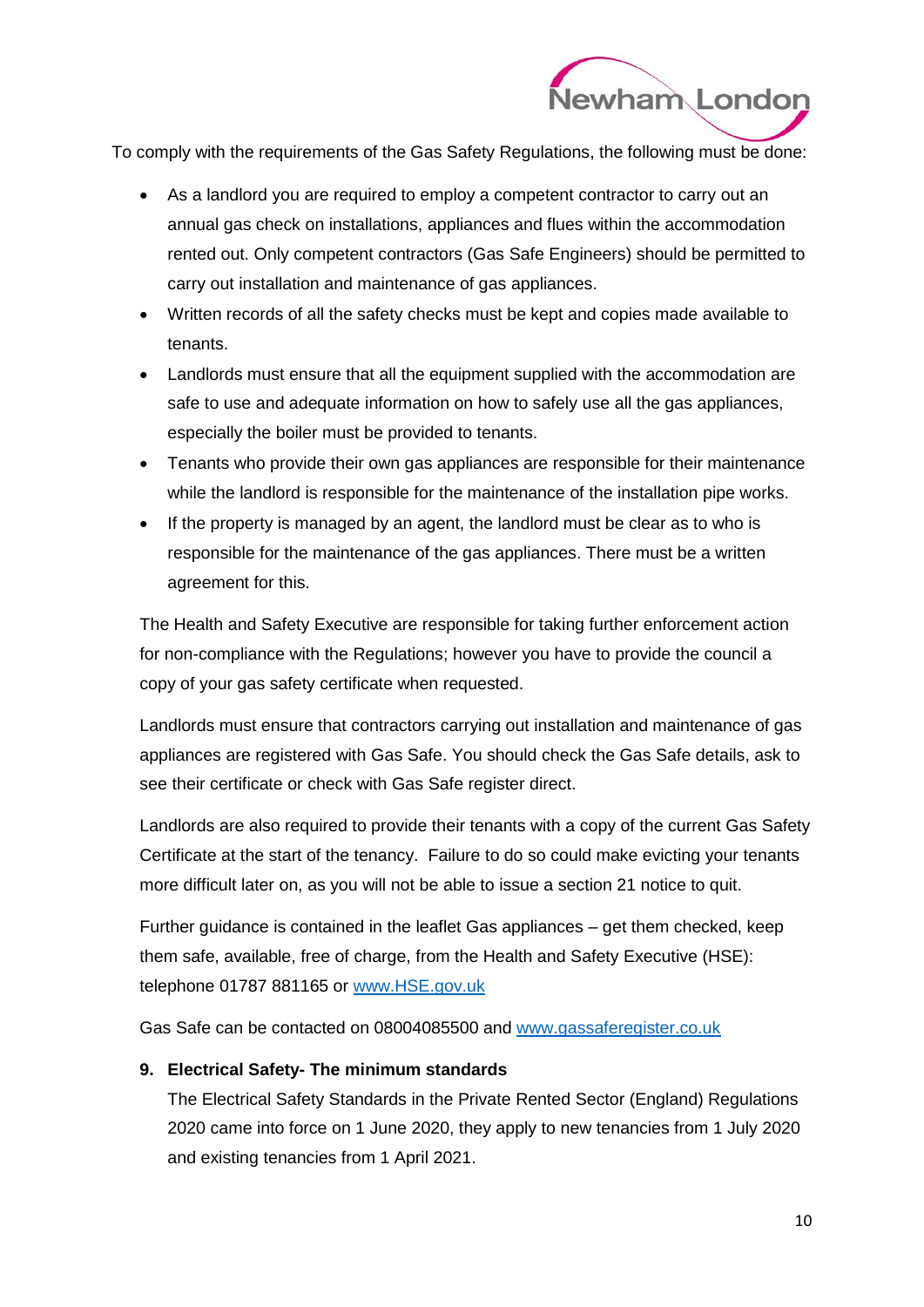

- The electrical wiring, sockets, light fittings, consumer units (fuse boxes) and other fixed electrical parts in rented homes must be inspected by a qualified and competent electrician and tested every 5 years, or more often than this if the qualified electrician thinks that is necessary.
- The qualified electrician will write a report (usually an Electrical Installation Condition Report or EICR) and give this to you. Landlords must give a copy to their tenants within 28 days. The report shows the condition of the property's electrical installations. They also have to give this to the local council whenever they ask for it.
- Throughout the whole time a tenant is living at the property, national electrical safety standards must be met.
- Local authorities have the power to fine landlords up to £30,000 if they do not comply with their legal obligations under the Regulations.
- These Regulations do not cover social housing. These Regulations also do not cover landlords living with their tenants (lodgers).
- The Regulations do not cover electrical appliances, only the fixed electrical installations.
- Electrical appliances (both new and second- hand) supplied by landlords must be safe. Landlords should regularly carry out Portable Appliance Testing (PAT) on any electrical appliance that they provide and then supply tenants with a record of any electrical inspections carried out. This is a good way of ensuring that their legal obligation to maintain a high standard of electrical safety in their rented property is met.
- Tenants are responsible for making sure that any of their own supplied electrical appliances are safe.

For further advice about electrical safety, contact The National Inspection Council for Electrical Contractors (NICEIC) Technical helpline on 08700130382 or visit their website: [www.niceic.org.uk](http://www.niceic.org.uk/)

### **10. Energy Performance Certificate (EPC)**

The Domestic Minimum Energy Efficiency Standard (MEES) Regulations set a minimum energy efficiency level for domestic private rented properties.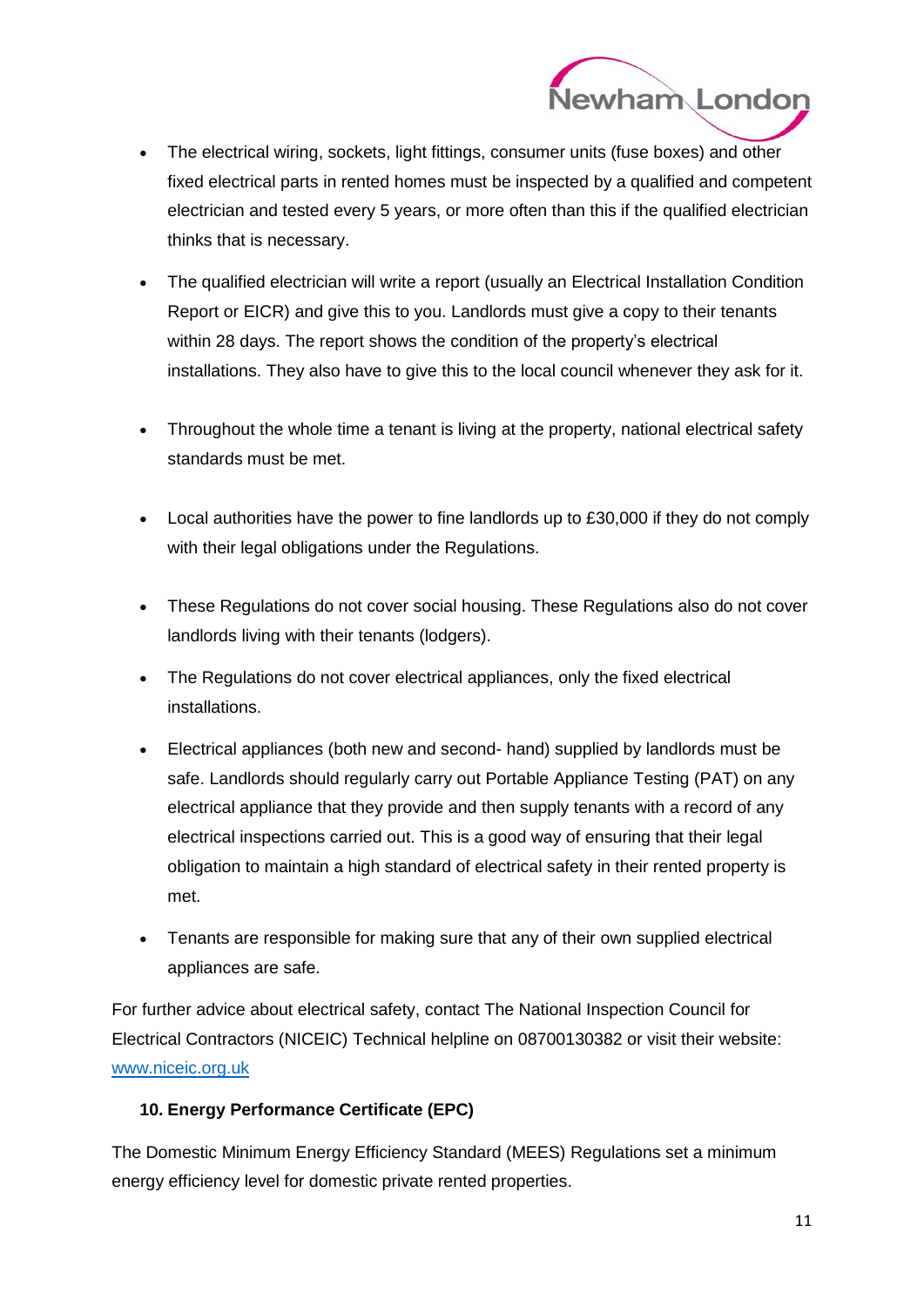

Since 1 April 2020, landlords can no longer let or continue to let properties covered by the MEES Regulations if they have an EPC rating below E, unless they have a valid exemption in place.

If you are currently planning to let a property with an EPC rating of F or G, you need to improve the property's rating to E, or register an exemption, before starting a new tenancy.

If you are currently letting a property with an EPC rating of F or G, and you haven't already taken action, you must improve the property's rating to E immediately, or register an exemption.

If your property is currently empty, and you are not planning to let it, you don't need to take any action to improve its rating until you decide to let it again.

The MEES Regulations are enforced by local authorities, who have a range of powers to check and ensure compliance. If the local council believes a landlord has failed to fulfil their obligations under the MEES Regulations, they can serve the landlord with a compliance notice. If a breach is confirmed, the landlord may receive a financial penalty.

Investing in energy saving measures will improve the energy performance of your property and helps it stand out and be attractive to tenants. Landlords can do the following to improve the energy efficiency of their properties:

- Insulate their properties properly- explore cavity wall insulation, loft insulation
- If your boiler is over 15 years, changing it is a good way to facilitate energy efficiency. The use of combi boiler will save space and would not require hot water tank
- Fit a hot water tank jacket if you have hot water tank
- Changing glazing in property from single to double-glazing
- Look for Energy Saving Recommended logo when buying new appliances and choose the most energy efficient options

Information about funding and grants through a third party as well as self-funding and the process of registering an exemption can be obtained from [Domestic private rented property:](https://www.gov.uk/guidance/domestic-private-rented-property-minimum-energy-efficiency-standard-landlord-guidance)  [minimum energy efficiency standard -](https://www.gov.uk/guidance/domestic-private-rented-property-minimum-energy-efficiency-standard-landlord-guidance) landlord guidance - GOV.UK (www.gov.uk)

You can also visit [www.energysavingtrust.org.uk](http://www.energysavingtrust.org.uk/) for more information on energy efficiency in your properties.

Landlords are required to provide their tenants with a copy of the current Energy Performance Certificate (EPC) at the start of the tenancy. Failure to do so could make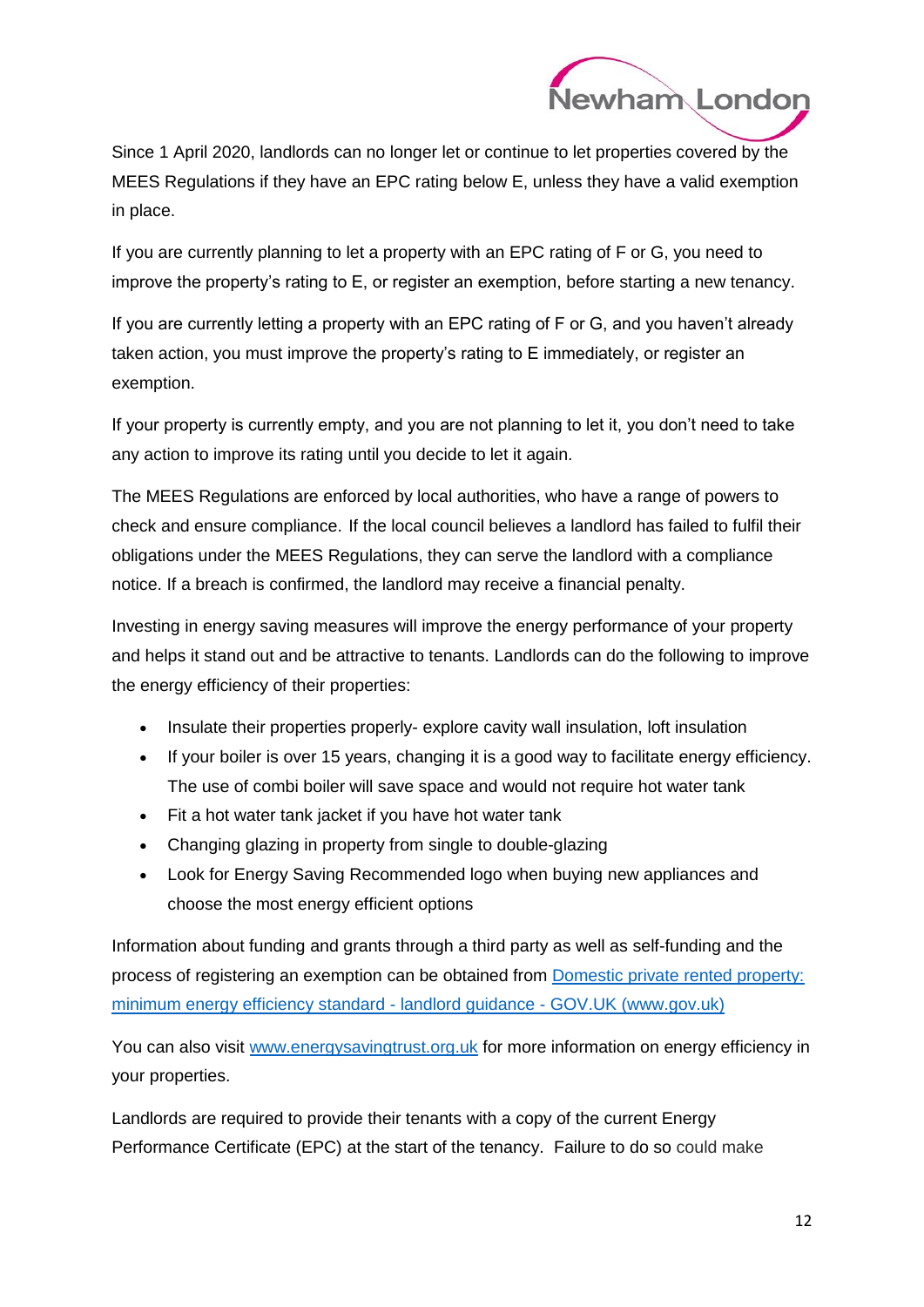

evicting your tenants more difficult later on, as you will not be able to issue a section 21 notice to quit.

### **11. Renting Issues**

It is important to remind landlords that the law protects people living in residential accommodation against harassment and illegal eviction. It should be noted that both harassment and illegal eviction are a criminal offence as detailed in the Protection from Eviction Act and victims can claim damages through the civil court as well as applying for a Rent Repayment Order of up to 12 month's rent paid.

### **11.1 Harassment**

Harassment is defined under the Protection from Eviction Act 1977 as anything that the landlord or agent does to interfere with the peace and comfort of the tenant's home or withdrawal of services that are required for the occupation of the premises.

Tenants have a legal right to 'quiet enjoyment' of their home and if the landlord/agent interferes, they are committing an offence. Examples of harassment could include:

- The use of threats to get the tenants to vacate the property
- Withdrawal of amenities such as gas, electric, water supplies. The landlord's failure to pay the bill or the disconnection of the supplies
- Persistent anti-social behaviour exhibited by landlord and/or agent consequently disturbing the tenants in their homes
- Tampering with personal belongings of tenants
- Entering the property either by landlord, agent or contractors without permission or giving of notice.
- Texting or sending inappropriate messages to your tenant or on social media.

Tenants can report these issues to the PSH, the Police, Shelter or CAB and when enough evidence have been gathered to prove the offence has been committed; the Council has the power to prosecute the landlord.

### **11.2 Illegal Eviction**

When evicting tenants, the landlord or agent must follow the correct legal procedures to avoid illegal eviction. The landlord has to first serve the tenants with written notice (section 21 or section 8) informing them that the tenancy will be brought to an end. Since  $1<sup>st</sup>$  October 2021 a minimum notice period of two months needs to be given in most cases unless the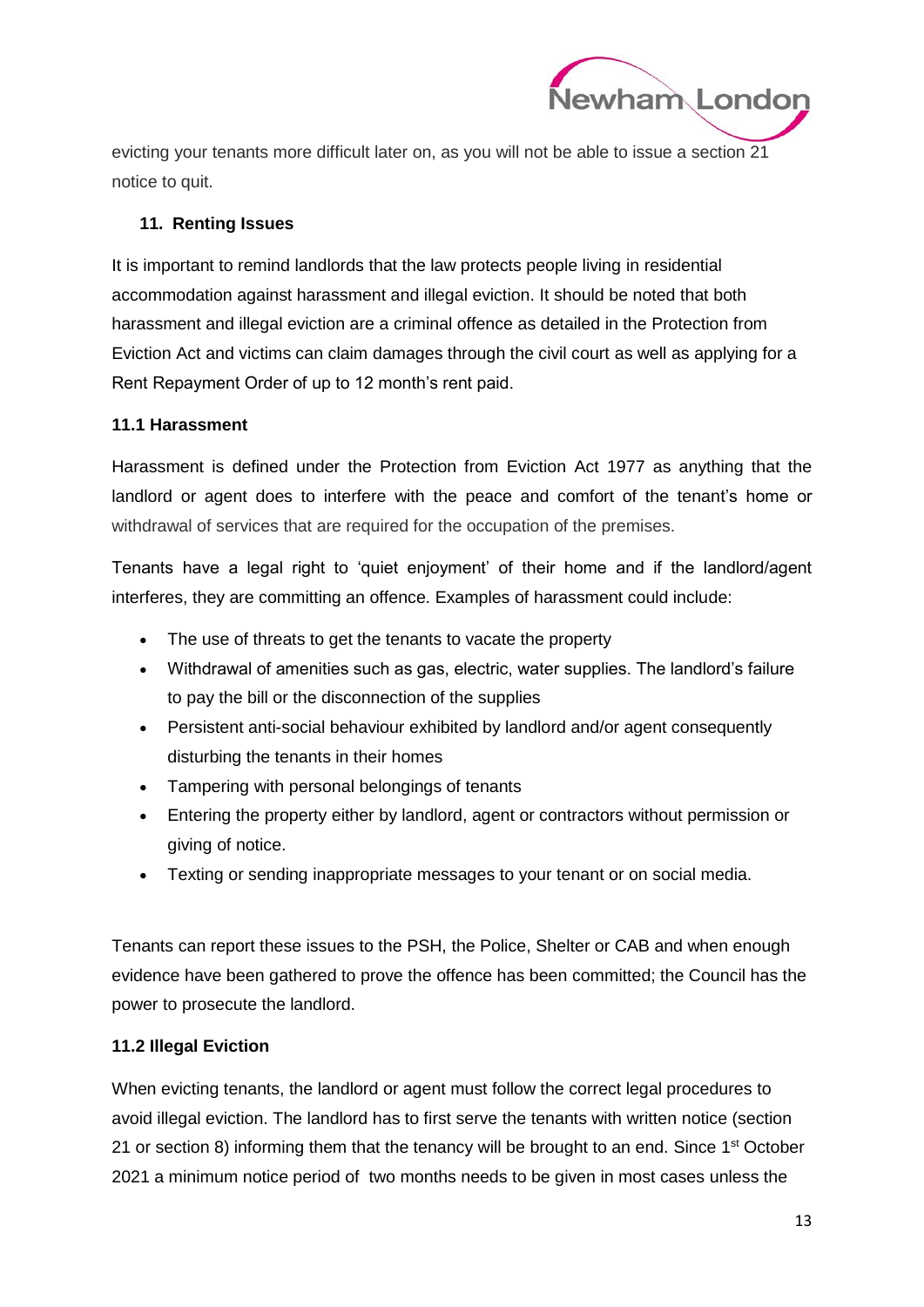

tenants voluntarily leave the property. The landlord will then apply to obtain a formal possession order from the County Court. If the tenants do not leave the property, then the landlord needs to apply for a formal possession order from the County Court. If the tenant does not leave by the date set on the possession order, the landlord may apply for a warrant for eviction. The court will then appoint bailiffs to evict the tenant.

Only Court appointed bailiffs can legally evict your tenants or their possessions. Examples of illegal eviction can be if the landlord or agent:

- Changes the locks while tenants are away;
- Preventing tenant(s) from using part of their home;
- Move other tenant(s) into their home without their knowledge;
- Threatens or harasses tenant(s), which forces them to leave their home;
- Throws tenant(s) out by force or violence.

### **11.3 Debt and Rent Arrears**

Debt and rent arrears are issues that can also occur when renting privately. Tenants can be advised to seek advice and assistance from the National Debt Line, the Council's Tenancy Liaison Officers (Email: [tenancyliaison@newham.gov.uk\)](mailto:tenancyliaison@newham.gov.uk), contact the Citizens Advice Bureau or the Council's webpage at **Dealing with debt – Money and debt advice and support** – [Newham Council.](https://www.newham.gov.uk/advice-support-benefits/money-debt-advice-support/1)

If the tenant(s) owes 8 weeks of rent if paying weekly or 2 months if paying monthly, the landlord can give notice to tenant stating their intention to seek possession through the court. The landlord can then apply for a possession order using a faster court procedure. Should the tenant be in receipt of housing benefits, the landlord can contact the Council's benefits department to explore the option of direct payments of rent.

Please refer to [Guidance for landlords and tenants -](https://www.gov.uk/government/publications/covid-19-and-renting-guidance-for-landlords-tenants-and-local-authorities/coronavirus-covid-19-guidance-for-landlords-and-tenants) GOV.UK (www.gov.uk) for further advice.

### **11.4 Poor Housing and Disrepairs**

You as the landlord are responsible for carrying out repairs to any properties that you rent out. The Council expects you to resolve any disrepair issues with your tenants.

If you fail to carry out these repairs within a reasonable time then your tenant(s) can contact Private Sector Housing Standards to report disrepair and poor housing conditions in their accommodation. Officers will contact the landlord and carry out their investigations and where necessary take more formal action using their powers under the Housing Act 2004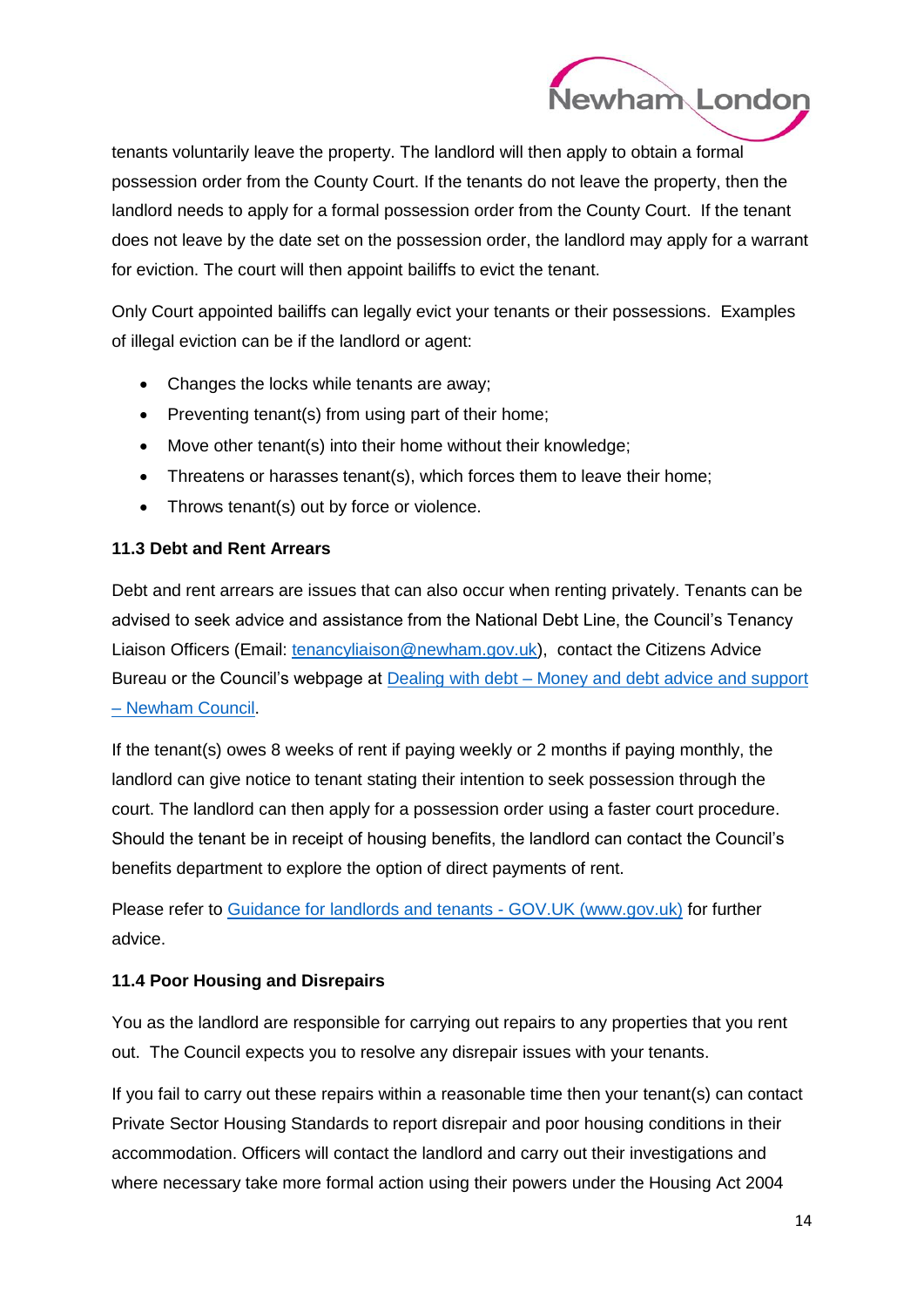

and other legislation to ensure works are carried out. Landlords should remember that it is their overall responsibility to carry out repairs in the property.

The Council is committed to dealing with rogue and criminal landlords who do not comply with the requirements of the law nor respect the health and safety of their tenants.

For a copy of the Council's accommodation standards then please refer to our website: https://www.newham.gov.uk/downloads/file/1969/guidance-on-accommodation-standards-1- 6-doc

### **12. Enforcement options by the Council**

If a landlord/agent fails to provide a safe and warm home for their tenants by failing to maintain the property or by failing to carry out repairs, then the Council can take enforcement action against them.

The Council can also take enforcement action against any Landlords and/or agents who fail to licence a property or House in Multiple Occupation (HMO) which they rent out that requires a licence.

Types of enforcement Action:

- Serving a Notice:
- Making a Prohibition Order;
- Serving a Financial Penalty Notice (FPN);
- Prosecution:
- Revoke a property licence:
- Reduce the term (time) of a property licence;
- Banning Orders;
- Management Orders (Interim and Final);
- Compulsory Purchase Order (CPO); and
- Rent Repayment Order (RRO)

### **12.1 Notices and /or Orders**

If enforcement action is taken against a landlord/agent then the Council can serve a Notice under a number of different acts including; the Housing Act 2004, Public Health Act 1936, Building Act 1984, Environmental Protection Act 1990, Prevention of Damage by Pests Act 1949, Local Government (Miscellaneous Provisions) Act 1976; and others.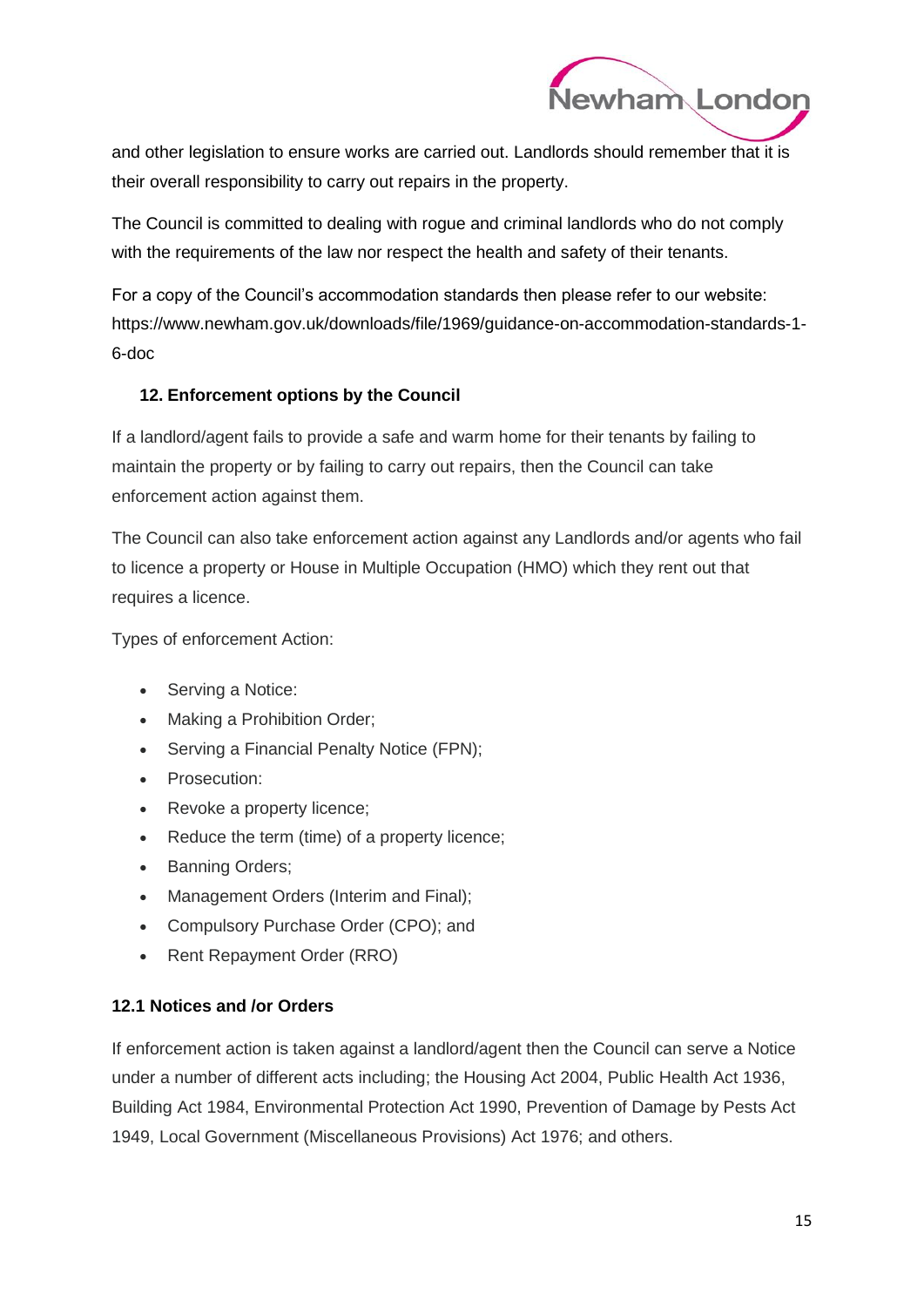

 $\overline{a}$ The Council may also make a Prohibition Order (or a Suspended Prohibition Order and or an Emergency Prohibition Order) under the Housing Act 2004.

If a Notice or Order is served under the Housing Act 2004 then the landlord/agent will be charged a fee of **£750**. This allows the Council to recover their costs of serving and preparing the Notice or Order.

### **12.2 Financial Penalty Notice (FPN)**

A Financial Penalty Notice (FPN) is a civil penalty issued against the landlord or agent, as an alternative to prosecution, for offences under the Housing Act 2004.

Relevant offences include:

- failing to comply with an Improvement Notice;
- failing to apply for a property licence;
- failing to comply with the conditions specified in your property licence;
- failing to comply with management regulations for houses in multiple occupation (HMOs); and
- failing to return documents under the conditions of a property licence when requested.
- They can be a maximum of **£30,000** for **each** offence.

### **12.3 Prosecution**

The Council may prosecute a landlord/agent in the Magistrate's Court (or in some cases Crown Court) for the following:

- failing to comply with a Notice or Order served;
- failing to licence a property or house in multiple occupation (HMO) which requires a licence;
- failing to comply with the licence conditions (for either Selective, Additional or Mandatory HMO Licences types);
- failing to comply with the house in multiple occupation (HMO) management regulations;
- failing to provide information and return documents for a property when requested; and
- for illegally evicting or harassing a tenant/s.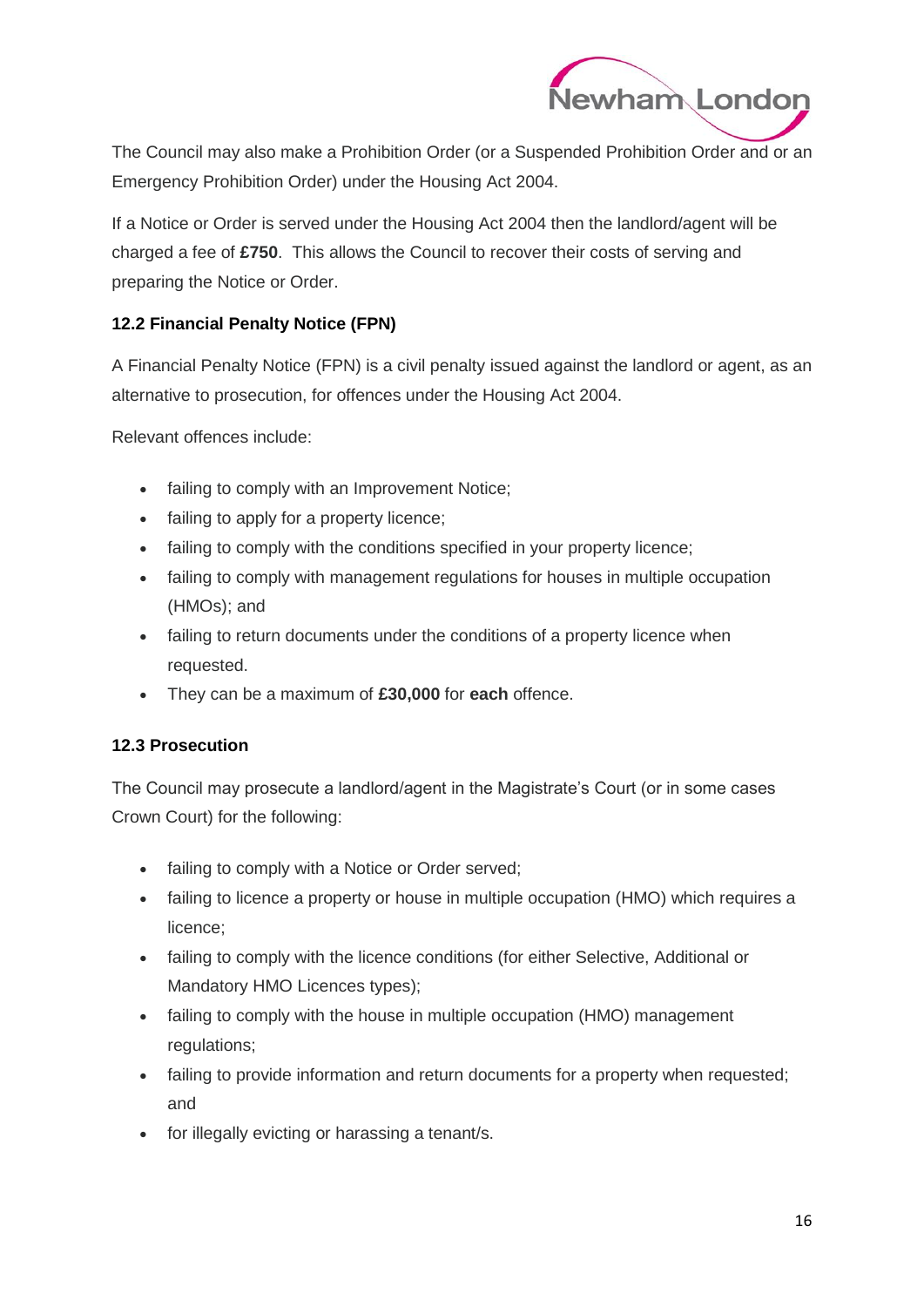

l Fines vary depending on the offence/s and the act that you are being charged under. If found guilty the landlord will also have to cover the Council's costs in taking the case to Court, including any solicitors and/or barristers fees.

### **12.4 Banning Order**

The Council can also apply for a Banning Order against a Landlord/agent after a conviction (for certain offences) or after repeated civil penalties.

The Banning Order would prevent the Landlord/agent from renting out any residential accommodation, engaging in letting agency work and engaging in any property management work across the whole of England, not just in Newham.

It would also prevent the Landlord/agent from holding any property licences.

### **12.5 London Rogue Landlord and Agent Checker**

Details of prosecutions, financial penalties and Banning Orders are entered into [the London](https://www.london.gov.uk/rogue-landlord-checker)  [Rogue Landlord and Agent Checker on the london.gov.uk website.](https://www.london.gov.uk/rogue-landlord-checker)

### **12.6 Management Orders (Interim and Final)**

The Council can make a Management Order (Interim and Final) to transfer the management of an unlicensed residential property to the Council.

All associated costs of the works and management of the property will be recovered from the rents which will be collected by the Council from the tenants.

Mortgage repayments will however remain the mortgage holder's responsibility.

### **12.7 Compulsory Purchase Order (CPO)**

In some cases, a Compulsory Purchase Order (CPO) may be made, which means that the landlord would lose ownership of their property.

The CPO would transfer the ownership of the property to the Council, without the consent of the owner upon certain criteria being met.

### **12.8 Rent Repayment Order (RRO)**

Even if you are not prosecuted, the Council and/or your tenant(s) can apply to the First Tier Property Tribunal for a Rent Repayment Order (RRO).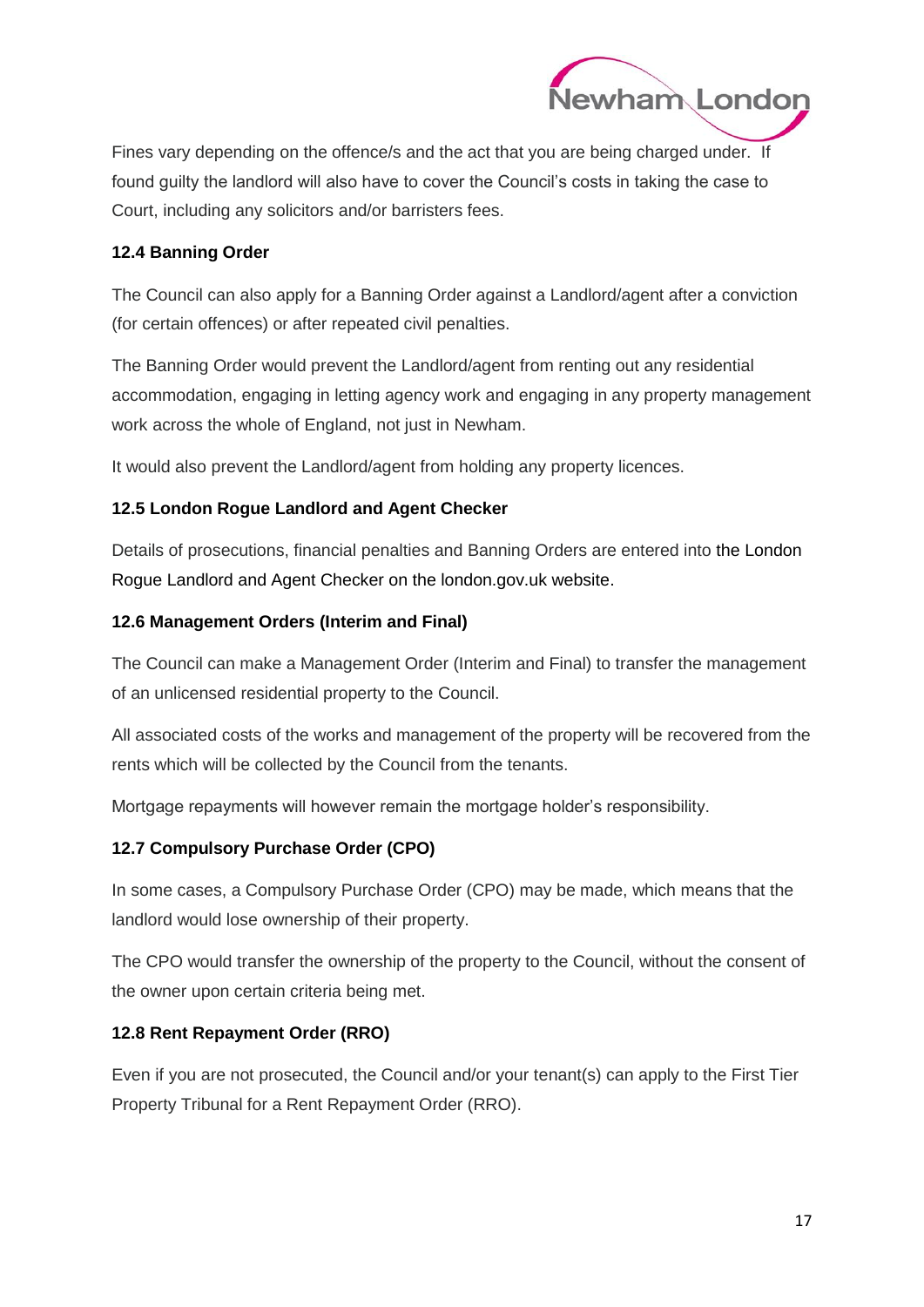

l If the Tribunal award the RRO, they can make the landlord repay up to 12 months' rent to the tenants (or to the Council, if any Housing Benefit/Universal Credit payments were made).

### **13. Renting Your property through Newham's Homelessness Prevention & Advice Service (HPAS)**

The Homelessness Prevention & Advice Service have a large number of households who are looking for private rented accommodation in the East London area. The Private Rented Solutions (PRS) Team offer a range of incentives for landlords who wish to let their properties via Newham. A typical incentive would include a financial payment and landlord insurance cover for rent loss and damage. Incentives vary from £500 to £4000 depending on the property size and length of AST.

HPAS also have a Tenancy Sustainment Team (TST) who offer support to landlords of properties let via the PRS Team. The TST provide assistance with Universal Credit claims, rent arrears or any other tenancy related issues. The TST also support new tenants to set up rental payments and make any relevant claims to assist with rent payment. The support provided by the TST for landlords and tenants is available for 12 months from the start of the tenancy. Any problems that arise during this period can be discussed with an officer who will be allocated to work with you and your tenant.

If you have a property that you are interested in letting via the PRS Team please email [HPASPRSTeam@newham.gov.uk](mailto:HPASPRSTeam@newham.gov.uk) for more details & a member of the team will be happy to discuss with you.

### **14. Useful Contacts**

**London Borough of Newham** Telephone: 020 8430 2000 [www.newham.gov.uk](http://www.newham.gov.uk/)

**Newham Property Licensing Team** [propertylicensing@newham.gov.uk](mailto:propertylicensing@newham.gov.uk)

**Citizens Advice Bureau** [www.adviceguide.org.uk](http://www.adviceguide.org.uk/)

**National Residential Landlord Association** 0333 257 4633 +44 161 962 0010 [Contact Us | NRLA](https://www.nrla.org.uk/about-us/contact-us)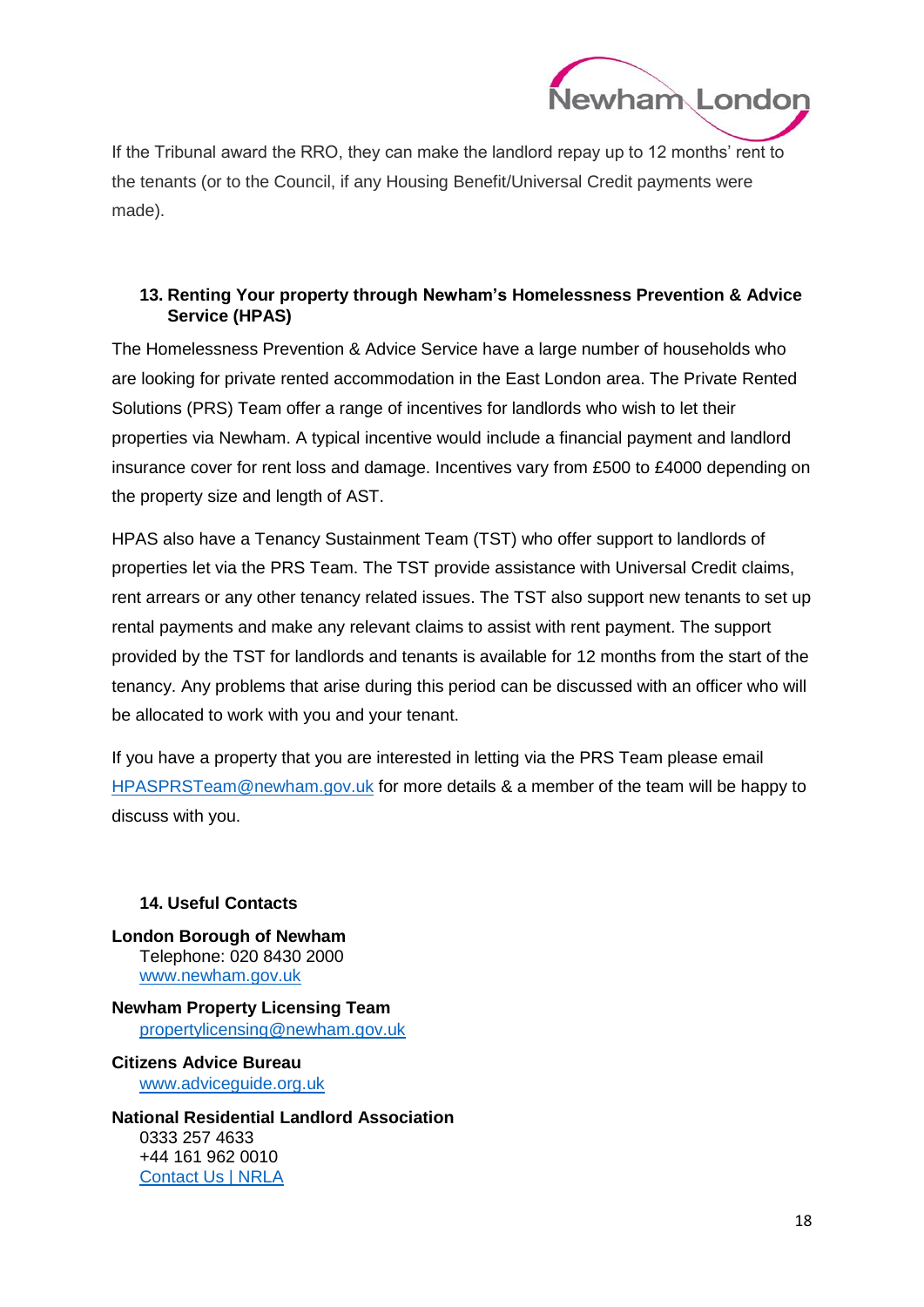

#### **Newham Landlords Forum**

[NRLA & London Borough of Newham Landlords Forum | NRLA](https://www.nrla.org.uk/events/previous-webinars/london-burough-of-newham-landlord-forum-april-21)

#### **Accreditation & Training for Landlords and Agents Service ATLAS London Landlord Accreditation Scheme (LLAS)**

Call 020 7974 2834 if you need assistance or email [llas@camden.co.uk](mailto:llas@camden.co.uk) <http://www.londonlandlords.org.uk/>

#### **Shelter**

08088004444 www.shelter.org.uk/advice

#### **Newham Trading Standards**

**Telephone:** [0203 373 9937](tel:02033739937) **Email:** [Trading.Standards@newham.gov.uk](mailto:Trading.Standards@newham.gov.uk)

#### **Newham ASB Reporting**

Anti-social behaviour – [Anti-social and nuisance behaviour –](https://www.newham.gov.uk/community-parks-leisure/anti-social-nuisance-behaviour) Newham Council

#### **Newham Planning and Building Control team**

[reception.bco@newham.gov.uk](mailto:reception.bco@newham.gov.uk) or by telephone (9am to 10.30am Monday to Friday) on 020 3373 8200 [duty.officer@newham.gov.uk](mailto:duty.officer@newham.gov.uk)

#### **Newham Parking Services**

[Parking and permits –](https://www.newham.gov.uk/parking-permits) Newham Council

#### **Newham Homelessness Prevention Advice Services**

[Homelessness Prevention and Advice Service \(HPAS\) –](https://www.newham.gov.uk/housing-homes-homelessness/homelessness-prevention-advice/4) Homelessness prevention and advice – [Newham Council](https://www.newham.gov.uk/housing-homes-homelessness/homelessness-prevention-advice/4)

#### **NICEIC- National Inspection Council for Electrical Installation Contracting**

08700130382 [www.NICEIC.org.uk](http://www.niceic.org.uk/)

#### **Health and Safety Executives**

08453450055 [www.hse.gov.uk](http://www.hse.gov.uk/)

**Gas Safe** 08004085500 [www.gassaferegister.co.uk](http://www.gassaferegister.co.uk/)

#### **Energy Performance Certificates**

[Buying or selling your home: Energy Performance Certificates -](https://www.gov.uk/buy-sell-your-home/energy-performance-certificates) GOV.UK (www.gov.uk)

#### **Deposit Protection Service**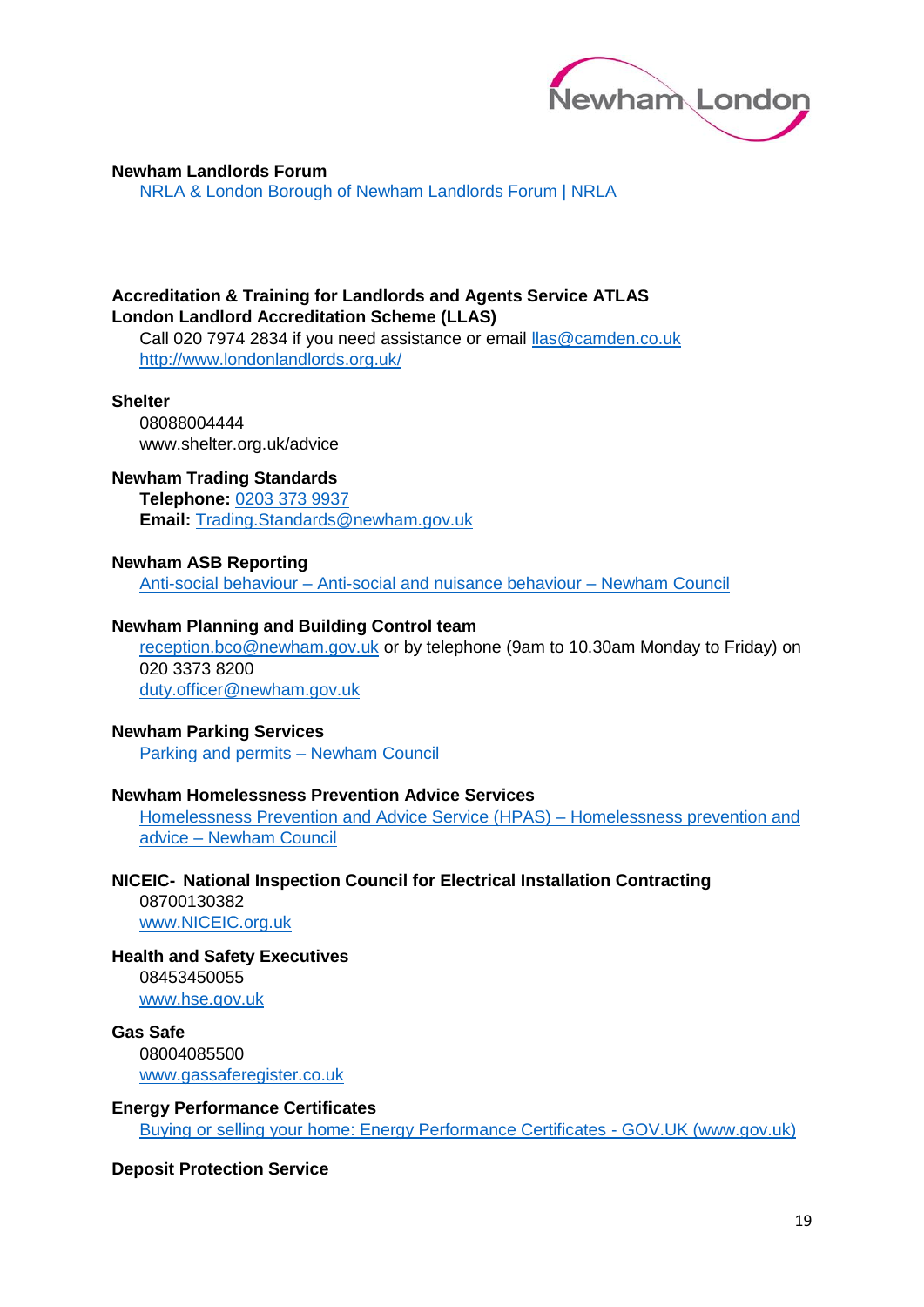

[Deposit protection schemes and landlords -](https://www.gov.uk/deposit-protection-schemes-and-landlords) GOV.UK (www.gov.uk)

#### **Inland Revenue**

[HM Revenue & Customs -](https://www.gov.uk/government/organisations/hm-revenue-customs) GOV.UK (www.gov.uk)

#### **London Fire Brigade – Advice and Enforcement**

[Enforce fire safety legislation | London Fire Brigade \(london-fire.gov.uk\)](https://www.london-fire.gov.uk/about-us/what-we-do/enforce-fire-safety-legislation/)

#### **Appendix I: Pre-Tenancy Checklist**

|                | <b>Items</b>                                                                                                                                                                                                                                                             | $\sqrt{(Yes)}$<br>or | <b>Notes</b> |
|----------------|--------------------------------------------------------------------------------------------------------------------------------------------------------------------------------------------------------------------------------------------------------------------------|----------------------|--------------|
|                |                                                                                                                                                                                                                                                                          | x(No)                |              |
|                | <b>General Information</b>                                                                                                                                                                                                                                               |                      |              |
| 1              | <b>Property Address</b>                                                                                                                                                                                                                                                  |                      |              |
|                |                                                                                                                                                                                                                                                                          |                      |              |
| $\overline{2}$ | Landlord/Agent Tel. number                                                                                                                                                                                                                                               |                      |              |
|                |                                                                                                                                                                                                                                                                          |                      |              |
| 3              | Other useful contact if landlord is unavailable                                                                                                                                                                                                                          |                      |              |
|                |                                                                                                                                                                                                                                                                          |                      |              |
| 4              | Does the property have a valid and correct licence? The type<br>of licence will be determined largely the number of people and<br>households -Please refer to licensing requirements on item<br>number 6 in this booklet.                                                |                      |              |
| $\overline{4}$ | Emergency contact numbers available e.g. plumber,<br>electrician, home care Engineer etc.                                                                                                                                                                                |                      |              |
|                |                                                                                                                                                                                                                                                                          |                      |              |
| 5              | State the Length of Tenancy (minimum)                                                                                                                                                                                                                                    |                      |              |
|                | Deposit amount and Tenancy Deposit Protection Scheme                                                                                                                                                                                                                     |                      |              |
| 6              |                                                                                                                                                                                                                                                                          |                      |              |
| $\overline{7}$ | Rent amount                                                                                                                                                                                                                                                              |                      |              |
|                |                                                                                                                                                                                                                                                                          |                      |              |
| 8              | List of furniture provided (are they in good condition/ fire<br>retardant and pest- free?)- Chairs, tables, bed/mattresses etc.                                                                                                                                          |                      |              |
| 9              | List of Appliances provided -washing machine, cooker, fridge,                                                                                                                                                                                                            |                      |              |
|                | freezer etc.                                                                                                                                                                                                                                                             |                      |              |
|                | Do you have a valid Portable Appliance Test?                                                                                                                                                                                                                             |                      |              |
|                |                                                                                                                                                                                                                                                                          |                      |              |
| 10             | Have you received satisfactory references for your tenants? Is<br>the proof of right to rent property required? For more<br>information on right to rent property in England and document<br>checks, please visit https://www.gov.uk/private-<br>renting/document-checks |                      |              |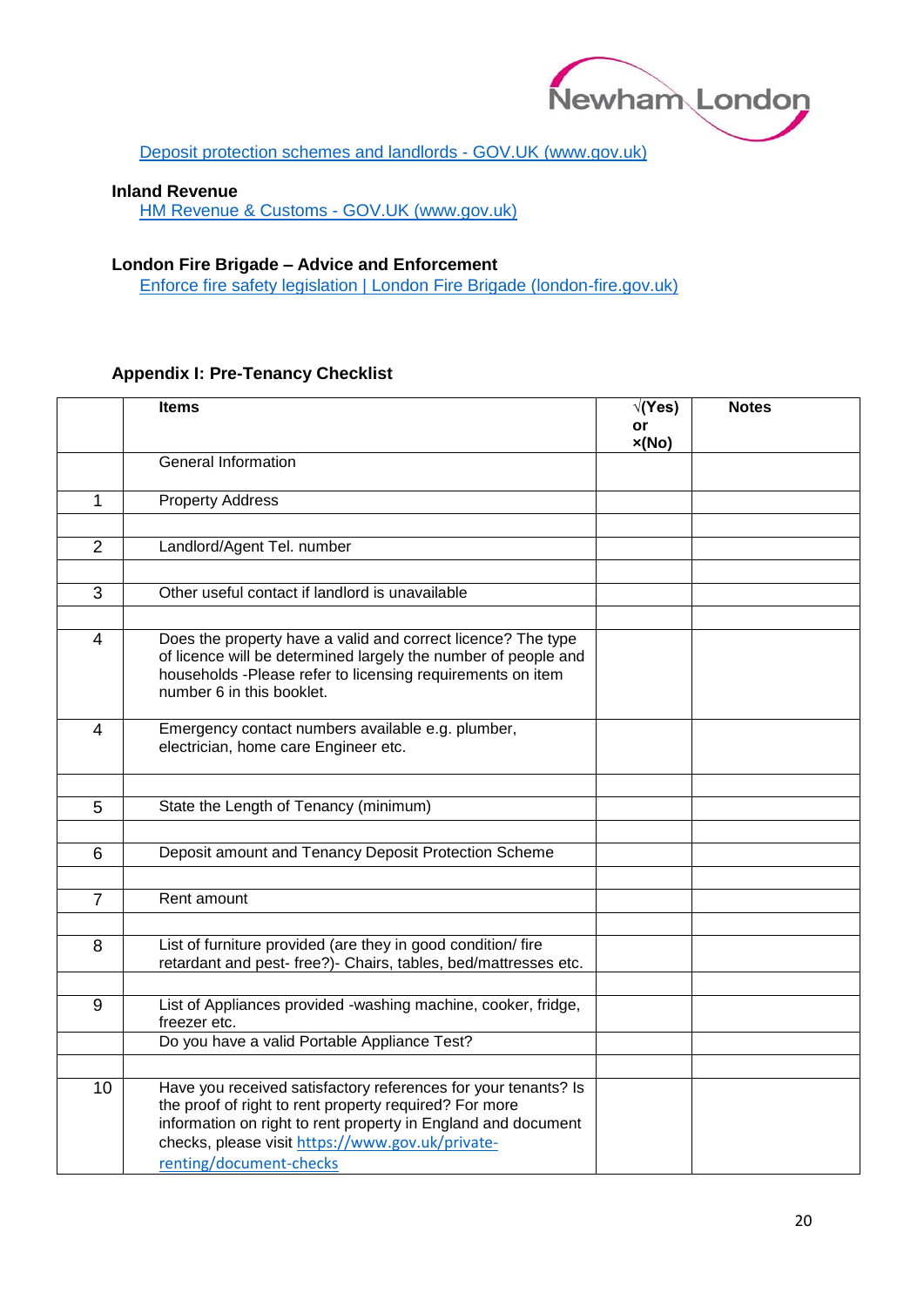| Newham London |  |
|---------------|--|
|               |  |
|               |  |

|    | <b>Items</b>                                                                                                             | √(Yes) | <b>Notes</b> |
|----|--------------------------------------------------------------------------------------------------------------------------|--------|--------------|
|    |                                                                                                                          | or     |              |
|    |                                                                                                                          | x(No)  |              |
|    |                                                                                                                          |        |              |
| 11 | Have you provided tenant with tenancy agreement and does<br>the tenant understand the terms and conditions of agreement? |        |              |
|    |                                                                                                                          |        |              |
| 12 | Repairs procedure explained and understood? - How to report                                                              |        |              |
|    | disrepairs explained to tenants etc.                                                                                     |        |              |
|    |                                                                                                                          |        |              |
| 13 | Have the roles and responsibilities of tenants explained?                                                                |        |              |
|    |                                                                                                                          |        |              |
|    |                                                                                                                          |        |              |
| 14 | Do you have suitable Rubbish bins and have you told tenant<br>the Rubbish Collection day?                                |        |              |
|    |                                                                                                                          |        |              |
| 15 | Neighbourhood information- libraries, public transport, GP,                                                              |        |              |
|    | Dentist, Parks etc.                                                                                                      |        |              |
|    |                                                                                                                          |        |              |
| 16 | Any other useful information e.g. instructions for use of                                                                |        |              |
|    | heating system, Council Tax, Utility provider details?                                                                   |        |              |
|    |                                                                                                                          |        |              |
| 17 | Has tenant checked Inventory and signed?                                                                                 |        |              |
|    |                                                                                                                          | √(Yes) | <b>Notes</b> |
|    |                                                                                                                          | or     |              |
|    | <b>Internal Checks</b>                                                                                                   | x(No)  |              |
| 1  | Utility Provider details- Gas Provider                                                                                   |        |              |
|    | Have you given your tenant a current gas safety certificate                                                              |        |              |
|    | before they move into property?                                                                                          |        |              |
|    | Note that a gas boiler requires annual service and records                                                               |        |              |
|    | should be made available to tenant and Council when<br>requested                                                         |        |              |
|    | Check that boiler works properly and gas fires in good                                                                   |        |              |
|    | condition (e.g. no soot-like marks on boiler).                                                                           |        |              |
|    |                                                                                                                          |        |              |
| 2  | Utility Provider details - Electric                                                                                      |        |              |
|    | Do you have a current Electrical Installation Conditions Report                                                          |        |              |
|    | to show that the property is safe?                                                                                       |        |              |
|    | Have you visually checked the condition of electrical sockets,                                                           |        |              |
|    | do they work, are they chipped or cracked?                                                                               |        |              |
|    |                                                                                                                          |        |              |
| 3  | Heating- Is there space heating in the accommodation i.e.                                                                |        |              |
|    | radiators/ fixed gas or electric heaters in living room, hallway/<br>landing, bedrooms and bathroom?                     |        |              |
|    |                                                                                                                          |        |              |
|    | Have you given instructions on how to operate boiler to your                                                             |        |              |
|    | tenant?                                                                                                                  |        |              |
|    | Check and ensure that heating and hot water are working?                                                                 |        |              |
|    |                                                                                                                          |        |              |
| 3  | Utility Provider details- Water                                                                                          |        |              |
|    | Are taps supplying both hot and cold water?                                                                              |        |              |
|    |                                                                                                                          |        |              |
|    |                                                                                                                          |        |              |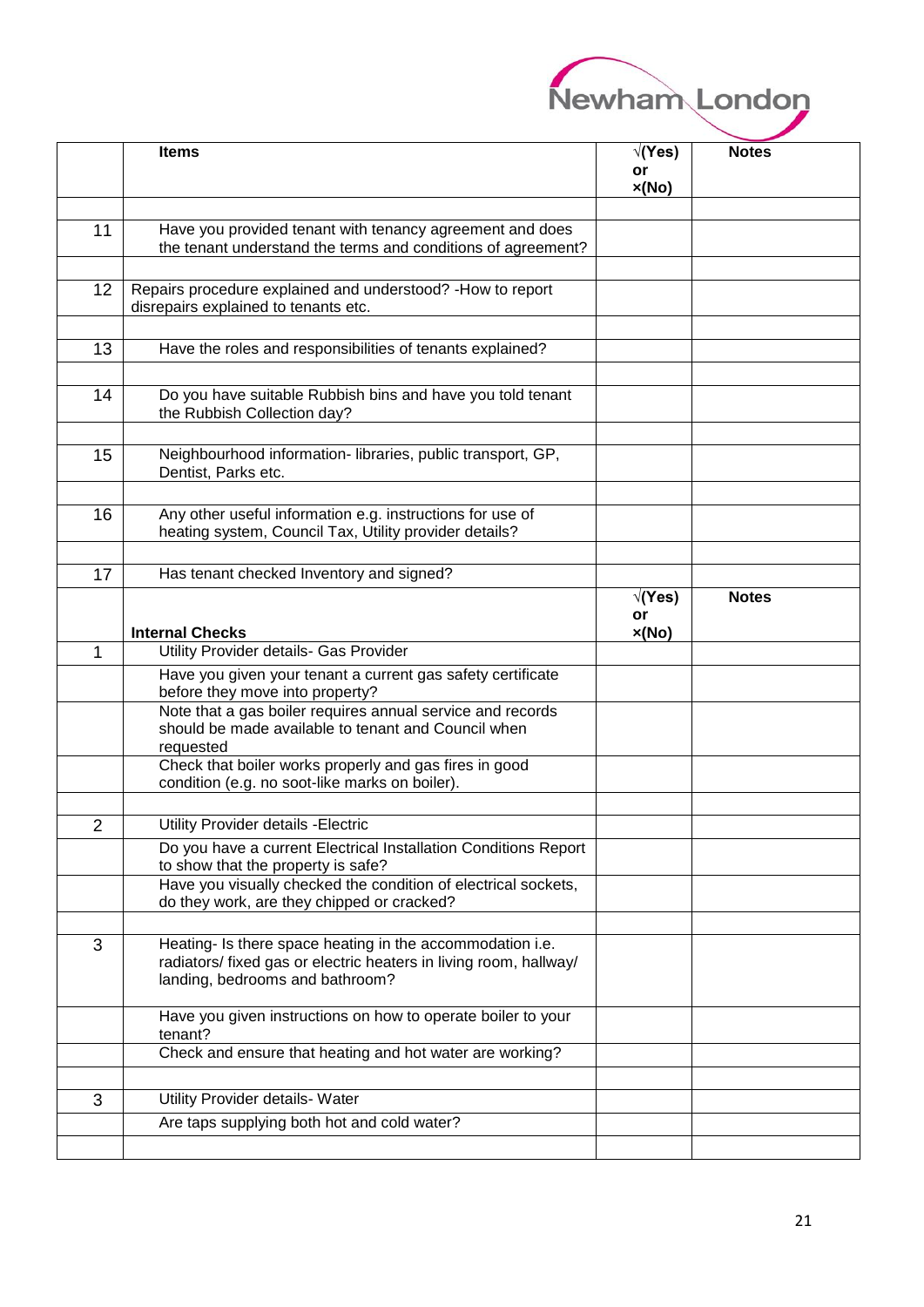

|                | <b>Items</b>                                                                                                              | √(Yes) | <b>Notes</b> |
|----------------|---------------------------------------------------------------------------------------------------------------------------|--------|--------------|
|                |                                                                                                                           | or     |              |
|                |                                                                                                                           | x(No)  |              |
| 4              | EPC- have you provided a copy to tenant(s)? Is the insulation<br>adequate? How old is boiler? Can improvements be made to |        |              |
|                | achieve better Energy Efficiency?                                                                                         |        |              |
|                |                                                                                                                           |        |              |
| 5              | Ventilation                                                                                                               |        |              |
|                | Do all rooms have adequate ventilation? Can all windows                                                                   |        |              |
|                | open? Do the extractor fans work?                                                                                         |        |              |
|                |                                                                                                                           |        |              |
| 6              | Windows- Are all windows in good working condition? Can                                                                   |        |              |
|                | they be opened and closed with ease? Can they be locked? (if                                                              |        |              |
|                | yes, provide keys). Are there defective timbers? How well do                                                              |        |              |
|                | windows fit into frame/ Are windows draught-free? Are there                                                               |        |              |
|                | working catches? Is the window glazing adequate, un-                                                                      |        |              |
|                | damaged, crack-free, and with no missing panes? Are                                                                       |        |              |
|                | windows mould-free?                                                                                                       |        |              |
|                |                                                                                                                           |        |              |
| $\overline{7}$ | Dampness- Is there staining on walls, mould growth, peeling<br>wallpaper etc?                                             |        |              |
|                |                                                                                                                           |        |              |
| 8              | Doors- Check if the doors are in good working order. Can they be                                                          |        |              |
|                | opened and closed with ease, and are they well fitted into frame?                                                         |        |              |
|                | Are they draught free and are there correct locks that work                                                               |        |              |
|                | properly. For HMOs, check for fire door requirements- for further                                                         |        |              |
|                | information, please refer to Newham fire safety guidance by                                                               |        |              |
|                | following the link                                                                                                        |        |              |
|                | https://www.newham.gov.uk/downloads/file/3264/fire-safety-                                                                |        |              |
|                | advice-for-landlords-newham-branded-                                                                                      |        |              |
|                |                                                                                                                           |        |              |
| 9              | Fire detection system-                                                                                                    |        |              |
|                |                                                                                                                           |        |              |
|                | Provide a mains wired smoke alarm on each storey and a                                                                    |        |              |
|                | carbon monoxide alarm in any room with a solid fuel burning                                                               |        |              |
|                | appliance (for example a coal fire or wood burning stove)                                                                 |        |              |
|                |                                                                                                                           |        |              |
|                | Check that you have access to escape routes at all times.<br>Make sure the furniture and furnishings you supply are fire  |        |              |
|                | safe.                                                                                                                     |        |              |
|                | Provide fire alarms and extinguishers if the property is a large                                                          |        |              |
|                | house in multiple occupation (HMO).                                                                                       |        |              |
|                | Have you got suitable, adequate and operational fire detection                                                            |        |              |
|                | system throughout the property?                                                                                           |        |              |
|                | Has risk assessment being carried out?                                                                                    |        |              |
|                | Do you have a floor plan?<br>for further information, please refer to Newham fire safety                                  |        |              |
|                | guidance by following the link                                                                                            |        |              |
|                | https://www.newham.gov.uk/downloads/file/3264/fire-safety-                                                                |        |              |
|                | advice-for-landlords-newham-branded-                                                                                      |        |              |
|                |                                                                                                                           |        |              |
| 10             | Pests- Visually check for signs of pest infestations throughout                                                           |        |              |
|                | property and on furniture provided. Are there holes and gaps                                                              |        |              |
|                | where pests can enter property?                                                                                           |        |              |
|                |                                                                                                                           |        |              |